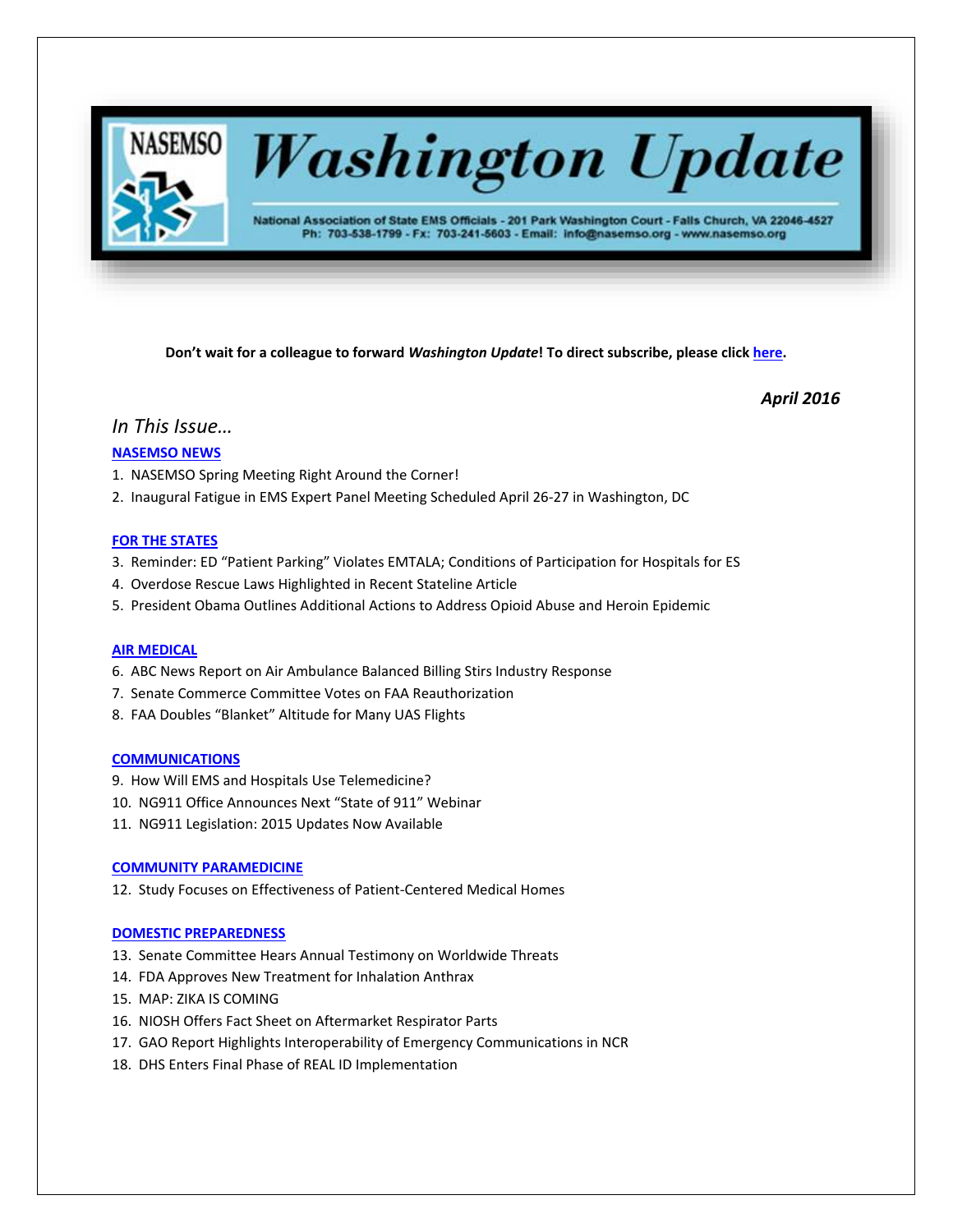#### **[HIGHWAY SAFETY](#page-7-0)**

- 19. NHTSA Addresses Drowsy Driving in New Research and Program Plan
- 20. TIM Network Offers Excellent New Resource for Emergency Responders

#### **[MEDICAL DIRECTION](#page-7-0)**

- 21. AHA Publishes Recommendations on Wearable Defibrillators
- 22. FDA Examines Safety of INR Point-of-Care Tests

## **[PEDIATRIC EMERGENCY CARE](#page-8-0)**

- 23. FDA Establishes Public Docket on Pediatric Studies of Lorazepam; Deadline to Comment is April 28, 2016
- 24. NIH to Convene Workshop on Advancing Research To Prevent Youth Suicide
- 25. MCHB Provides Opportunity to Comment on Use of Performance Measures
- 26. CDC Resources Offered to Assist Pediatric Preparedness Efforts

## **[TRAUMA](#page-10-0)**

- 27. \$15.9 Million Available Through SAMHSA STOP Grants
- 28. House Committee Holds Roundtable on Concussions
- 29. Senator Urges CDC to Conduct Research on Gun Violence

#### **[FEDERAL PARTNERS](#page-11-0)**

- 30. FluView Data Shows Regional Peaks Occurring Now
- 31. FDA Proposes Ban on Powdered Surgical Gloves
- 32. FDA Issues Class I Recall on Arrow IAB Kits
- 33. FDA Issues Class I Recall Involving Glidescope Titanium
- 34. FDA Issues "Stop Use" Advisory on OxySure Portable Emergency Oxygen System Model 615
- 35. Scientists Discover Non-Opioid Pathway in the Brain
- 36. FDA Panel Supports Approval of Biodegradable Coronary Stent
- 37. NCIPC Publishes Strategic Vision for Preventing Violence
- 38. OSHA Evaluates First Year of Severe Injury Reporting Program
- 39. CDC Issues Final Opioid Guidelines for Chronic Pain
- 40. HHS Releases National Pain Strategy

#### **[INDUSTRY NEWS](#page-13-0)**

- 41. CAAS Releases Ground Vehicle Standard for Ambulances
- 42. A Federal Perspective: 50 Years of Helping EMS Systems Improve
- 43. IOM Implementing Name and Brand Change

#### **[INTERESTING ABSTRACTS](#page-14-0)**

- 44. Community Paramedicine- Addressing Questions as Programs Expand
- 45. Inhaled Xenon in OOH Cardiac Arrest Survivors
- 46. Vaccine Refusal and Vaccine Preventable Diseases

## <span id="page-1-0"></span>**UPCOMING EVENTS**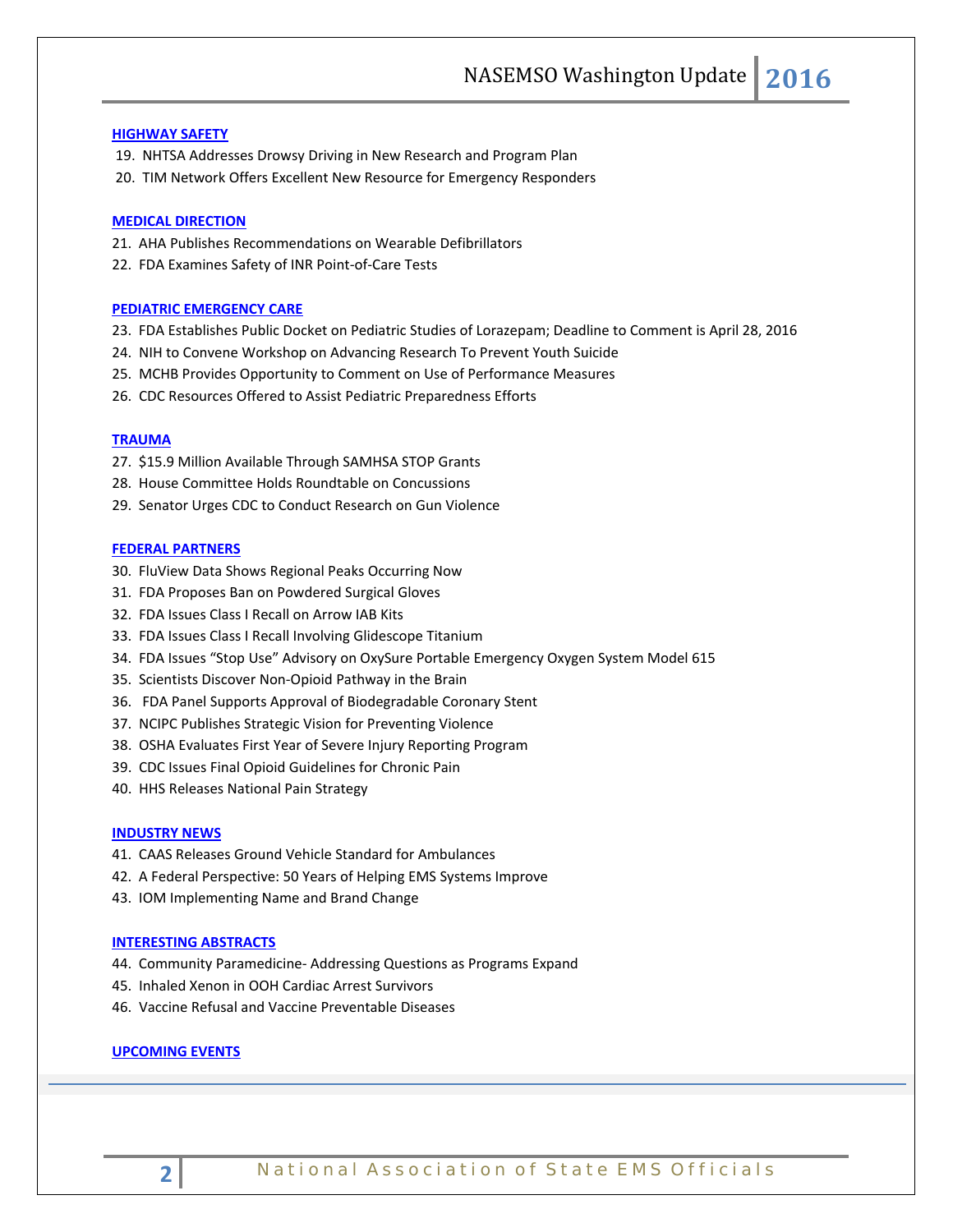#### **NASEMSO NEWS**

#### **1. NASEMSO Spring Meeting Right Around the Corner!**

It's not too late to register and participate in NASEMSO's Spring Meeting at the Hyatt Regency in Bethesda, MD April 4-6, 2016. The NASEMSO Spring Meeting's purpose is to address emergency medical services and homeland security legislative and regulatory issues; the EMS work force; NASEMSO project updates (model rules for ambulance vehicle design, model interstate compact for personnel licensure, model EMS clinical guidelines, air medical task force, intelligent transportation and traffic incident management developments, and model trauma plan); and more. The schedule is available online and via Guidebook. For more information...

### **2. Inaugural Fatigue in EMS Expert Panel Meeting Scheduled April 26-27 in Washington, DC**

The National Highway Traffic Safety Administration (NHTSA) recently announced its new initiative with the National Association of State EMS Officials (NASEMSO) to develop evidence based voluntary fatigue risk management guidelines and resources tailored to the EMS occupation. NHTSA is announcing the first in a series of expert panel meetings to develop evidence-based guidelines for fatigue management in the Emergency Medical Services (EMS) community to be held April 26-27, 2016 at DOT Headquarters in Washington, DC. This meeting will focus on generating research questions germane to fatigue mitigation in EMS settings as well as inclusion criteria for the evidence based guideline literature review. Members of the public are encouraged to attend the meeting and make comments about the topic during times set aside specifically for this purpose. Due to space limitations, attendance at the meeting is limited to invited participants and those who register in advance at [www.emsfatigue.org.](http://www.emsfatigue.org/) Written comments can also be made on [http://www.regulations.gov](http://www.regulations.gov/) (Docket No. NHTSA-2015-0121). The tentative agenda topics are as follows:

- Background on Fatigue in EMS and our approach to EBG development
- Overview of the GRADE methodology
- Expert Panel & Research Team presentations
- Panel Discussion
- Public Comment

#### <span id="page-2-0"></span>**FOR THE STATES**

## **3. Reminder: ED "Patient Parking" Violates EMTALA; Conditions of Participation for Hospitals for ES**

As a reminder to states, the practice of "patient parking" in the emergency department (preventing EMS from transferring patients from an ambulance stretcher to a hospital bed or gurney) for extended periods of time has been cited by the Centers for Medicare and Medicaid (CMS) as a violation of the Emergency Medical Treatment and Labor Act (EMTALA.) According to CMS, "A hospital has an EMTALA obligation as soon as a patient 'presents' at a hospital's dedicated emergency department, or on hospital property (as defined at 42 CFR 489.24(b)) other than the dedicated emergency department, and a request is made on the individual's behalf for examination or treatment of an emergency medical condition." Additionally, CMS has indicated this practice may also result in a violation of 42 CFR 482.55, the Conditions of Participation for Hospitals for Emergency Services, which requires that a hospital meet the emergency needs of patients in accordance with acceptable standards of practice. CMS documentation of their opinion, *EMTALA- "Parking" of Emergency Medical Service Patients in Hospitals,* is available in a letter to State Survey Agency Directors. [For more information...](https://www.cms.gov/Medicare/Provider-Enrollment-and-Certification/SurveyCertificationGenInfo/downloads/SCLetter06-21.pdf)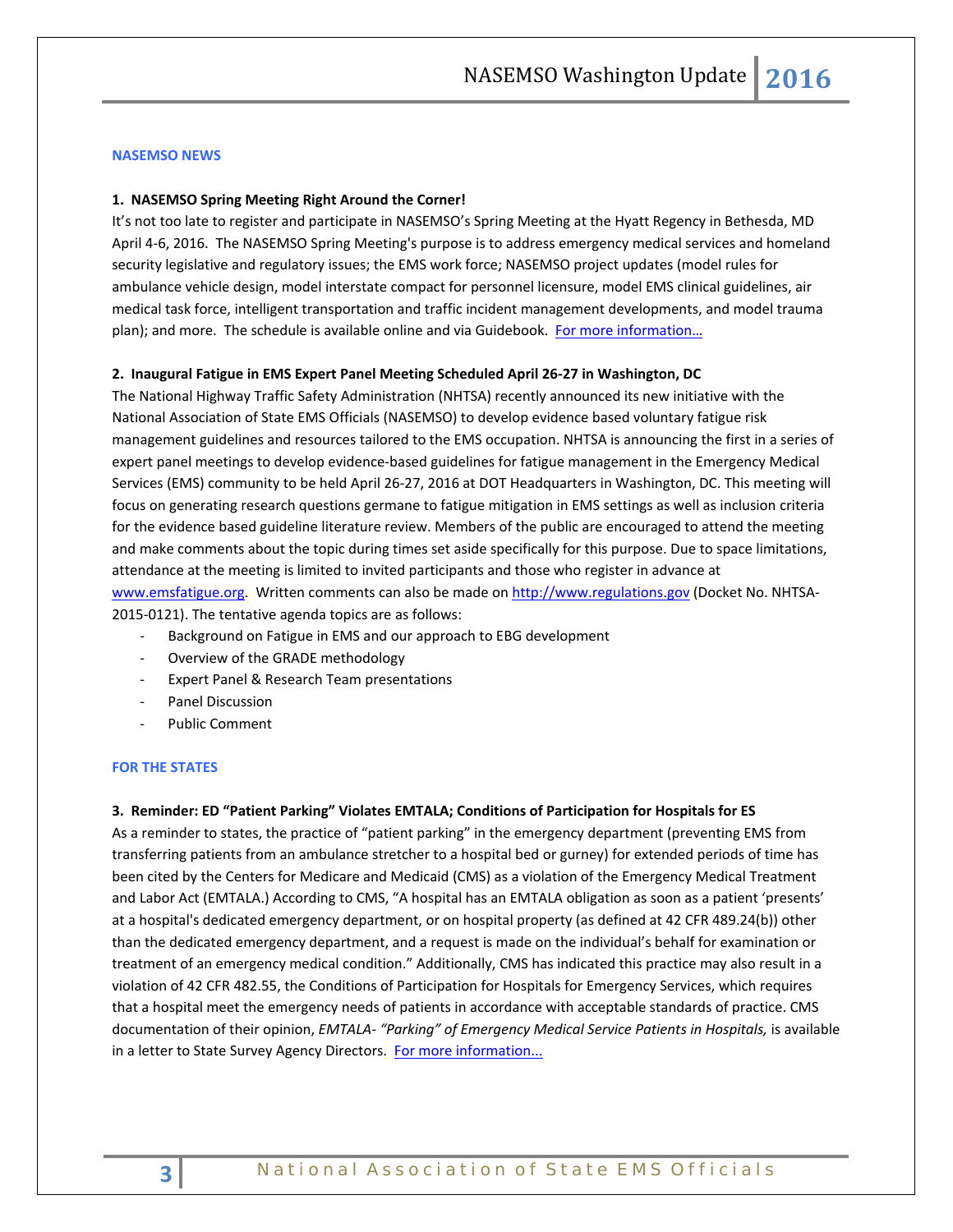## **4. Overdose Rescue Laws Highlighted in Recent Stateline Article**

Stateline, the state policy newsletter from the Pew Charitable Trusts, has posted an interesting article on the issue of naloxone access, *"Building a Ground Army to Fight Heroin Deaths."* The story focuses on health department efforts to make the opioid reversal agent available at local pharmacies as well as information on its use by local distribution points. According to the Centers for Disease Control and Prevention (CDC), from 1996-2014-- 152,283 people have received overdose reversal kits from community groups and 26,463 overdose rescues have been made using the kits. For more information...

<span id="page-3-0"></span>In related news, states are reminded of a resource from The Network for Public Health Law entitled *"Legal Interventions to Reduce Overdose Mortality: Naloxone Access and Overdose Good Samaritan Laws"* availabl[e here.](https://www.networkforphl.org/_asset/qz5pvn/legal-interventions-to-reduce-overdose.pdf)

## **5. President Obama Outlines Additional Actions to Address Opioid Abuse and Heroin Epidemic**

At the National Rx Drug Abuse and Heroin Summit in Atlanta, GA this week, President Obama announced further steps to expand access to treatment, prevent overdose deaths and increase community prevention strategies and build on the President's proposal for \$1.1 billion in new funding to combat the problem, including:

- Expanding Access to Treatment
- Expanding and Implementing a Mental Health and Substance Abuse Disorder Parity Plan
- \$11 million funding opportunity to states to purchase and distribute naloxone (including training for first responders)
- Expand Public Health-Public Safety Partnerships and Community Policing to Combat the Spread of Heroin
- Tackle Substance Abuse in Rural Communities
- Implement Syringe Services Programs

In connection with these Federal announcements, more than 60 medical schools are announcing that, beginning in fall 2016, they will require their students to take some form of prescriber education, in line with the newly released Centers for Disease Control and Prevention Guideline for Prescribing Opioids for Chronic Pain, in order to graduate. [For more information…](https://www.whitehouse.gov/blog/2016/03/29/president-obama-taking-more-action-address-prescription-drug-abuse-epidemic-0)

In related news, the Centers for Disease Control and Prevention (CDC) has announced CDC-RFA-CE16-1606, *Prescription Drug Overdose: Data-Driven Prevention Initiative (DDPI)* for state health departments. The purpose of this funding is to advance and evaluate state-level prevention for opioid overuse, misuse, abuse, and overdose. The FOA advances a two-tiered strategy to allow for the fact that the needs of states vary considerably. For more [information…](http://www.grants.gov/web/grants/view-opportunity.html?oppId=282529)

## **AIR MEDICAL**

## **6. ABC News Report on Air Ambulance Balanced Billing Stirs Industry Response**

A recent investigative report by ABC News has resulted in a flurry of responses from various media outlets. The [ABC News investigation found](http://abcnews.go.com/US/sky-rage-bills-debt-lawsuits-follow-helicopter-medevac/story?id=37669153) numerous cases of patients being billed \$40,000 or \$50,000 for a short helicopter ride -- with their bills offsetting balances the providers say they can't collect from poor or uninsured patients. Following a request to their consumer reporter hotline, The Fixer, ABC describes a scenario that a patient received a bill that consisted of "a base fee of \$30,823 to lift off, with a charge of \$289.63 per mile for 83 miles traveled, which resulted in a huge \$54,862.29 bill." Air Methods, the focus of ABC's investigation, issued [a public statement](http://www.airmethods.com/airmethods/investors/press-releases/detail/2016/03/17/air-methods-responds-to-abc-news#.VvA5-ClUlCM) following the report. ABC has encouraged its affiliates to follow-up with local reports, and several have emerged:

• [http://komonews.com/news/consumer/air-ambulance-sticker-shock-life-saving-flight-can-leave-you](http://komonews.com/news/consumer/air-ambulance-sticker-shock-life-saving-flight-can-leave-you-buried-in-debt)[buried-in-debt](http://komonews.com/news/consumer/air-ambulance-sticker-shock-life-saving-flight-can-leave-you-buried-in-debt)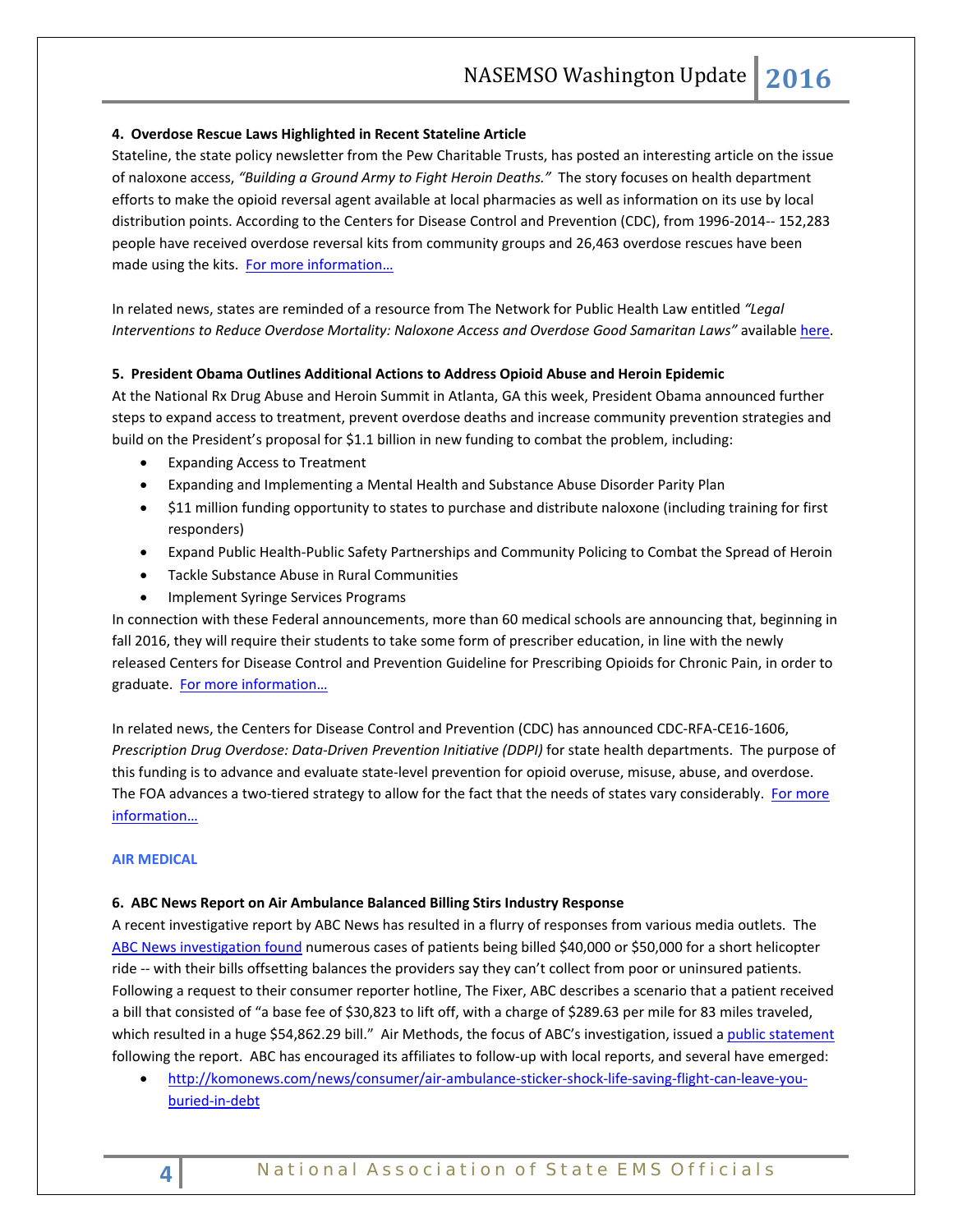- [http://helenair.com/news/politics/state/disparity-in-life-flight-companies-profitability](http://helenair.com/news/politics/state/disparity-in-life-flight-companies-profitability-reviewed/article_f4d30598-9843-5507-b569-b79b5b7e3841.html)[reviewed/article\\_f4d30598-9843-5507-b569-b79b5b7e3841.html](http://helenair.com/news/politics/state/disparity-in-life-flight-companies-profitability-reviewed/article_f4d30598-9843-5507-b569-b79b5b7e3841.html)
- [http://www.beckershospitalreview.com/payer-issues/ohio-air-ambulance-company-sues-medical-mutual](http://www.beckershospitalreview.com/payer-issues/ohio-air-ambulance-company-sues-medical-mutual-for-3-5m.html)[for-3-5m.html](http://www.beckershospitalreview.com/payer-issues/ohio-air-ambulance-company-sues-medical-mutual-for-3-5m.html)
- [http://www.wkow.com/story/31499399/2016/03/17/uw-healths-medflight-responds-following-abcs](http://www.wkow.com/story/31499399/2016/03/17/uw-healths-medflight-responds-following-abcs-investigation-into-air-ambulance-ride-debt)[investigation-into-air-ambulance-ride-debt](http://www.wkow.com/story/31499399/2016/03/17/uw-healths-medflight-responds-following-abcs-investigation-into-air-ambulance-ride-debt)
- <http://abc7chicago.com/news/air-ambulance-patients-complain-of-sky-high-bills/1249183/>
- <http://6abc.com/health/sky-high-air-ambulance-bills-shock-to-patients/1249411/>
- <http://www.wday.com/news/north-dakota/3993378-judge-rejects-north-dakota-air-ambulance-law>
- [http://www.bizjournals.com/washington/news/2016/03/15/carefirst-air-ambulance-company-reach](http://www.bizjournals.com/washington/news/2016/03/15/carefirst-air-ambulance-company-reach-agreement-on.html)[agreement-on.html](http://www.bizjournals.com/washington/news/2016/03/15/carefirst-air-ambulance-company-reach-agreement-on.html)

The Airline Deregulation Act (ADA), which deregulated the airline industry in the 1970's, prevents states from capping the amount air ambulances can charge.

## **7. Senate Commerce Committee Votes on FAA Reauthorization**

The Senate Committee on Commerce, Science, and Transportation recently approved the reauthorization for the Federal Aviation Administration (FAA) through September 30, 2017. S. 2658, the Federal Aviation Administration Reauthorization Act of 2016, passed on a voice vote and now goes to the full Senate for consideration of its provisions funding the FAA for another year. The bill addresses drone safety and privacy concerns, improves aircraft certification processes and forces airlines to be more transparent about their fees, among other things. **Of interest to emergency services personnel, Sec 2134 includes a provision on Aviation Emergency Safety Public Services Disruptions that prohibits aircraft activities (specifically, unmanned aircraft systems commonly known as drones) "as to interfere with firefighting, law enforcement, or emergency response activities" with civil penalties up to \$20,000.** [For more information…](https://www.congress.gov/bill/114th-congress/senate-bill/2658/text)

## **8. FAA Doubles "Blanket" Altitude for Many UAS Flights**

After a comprehensive risk analysis, the Federal Aviation Administration (FAA) has raised the unmanned aircraft (UAS) "blanket" altitude authorization for Section 333 exemption holders and government aircraft operators to 400 feet. Previously, the agency had put in place a nationwide Certificate of Waiver or Authorization (COA) for such flights up to 200 feet. The new COA policy allows small-unmanned aircraft -- operated as other than model aircraft (i.e. commercial use) -- to fly up to 400 feet anywhere in the country except restricted airspace and other areas, such as major cities, where the agency prohibits UAS operations. Under the blanket COA, the FAA will permit flights at or below 400 feet for UAS operators with a Section 333 exemption for aircraft weighing less than 55 pounds and for government UAS operations. Operators must fly under daytime Visual Flight Rules, keep the UAS within visual line of sight of the pilot and stay certain distances away from airports or heliports:

- Five nautical miles (NM) from an airport having an operational control tower; or
- Three NM from an airport with a published instrument flight procedure, but not an operational tower; or
- Two NM from an airport without a published instrument flight procedure or an operational tower; or
- Two NM from a heliport with a published instrument flight procedure.

The FAA expects the move will reduce the workload for COA applications for industry UAS operators, government agencies and the FAA's Air Traffic Organization. The agency also estimates the move will lessen the need for individual COAs by 30 to 40 percent. Other provisions of an FAA authorization, such as registering the UAS and making sure pilots have the proper certification, still apply.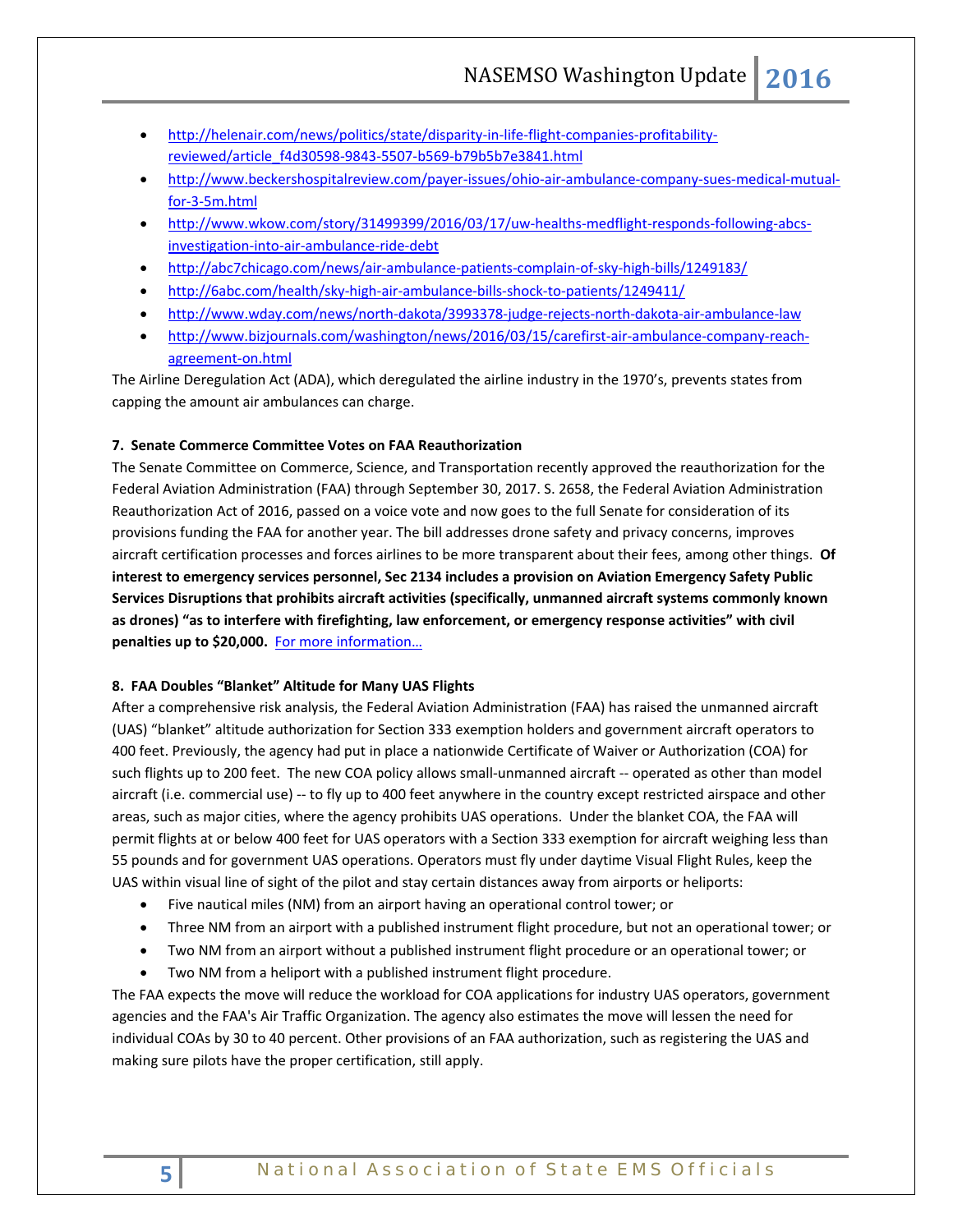In related news, the FAA recently released an updated list of pilot, air traffic controller and citizen reports of possible encounters with unmanned aircraft systems (UAS). (The FAA receives more than 100 such reports each month.) The latest report covers August 22, 2015 through January 31, 2016. Reports of unmanned aircraft have increased dramatically since 2014. Safely integrating unmanned aircraft into the national airspace system is one of the FAA's top priorities, and the agency wants to send a clear message that operating drones around airplanes and helicopters is dangerous and illegal. For more information...

## **COMMUNICATIONS**

## **9. How Will EMS and Hospitals Use Telemedicine?**

The National Public Safety Telecommunications Council (NPSTC) has released a comprehensive report on the use of video technology by EMS agencies and the hospitals and trauma centers they interact with. More than 670 public safety personnel responded to a nationwide questionnaire seeking input on how public safety broadband services may impact the clinical and operational environment in EMS. The *[EMS Telemedicine Report: Prehospital](http://npstc.org/download.jsp?tableId=37&column=217&id=3612&file=EMS_Telemedicine_Report_Final_20160303.pdf)  [Use of Video Technologies](http://npstc.org/download.jsp?tableId=37&column=217&id=3612&file=EMS_Telemedicine_Report_Final_20160303.pdf)* describes an effort to assess this question. It is based on the results of a comprehensive nationwide questionnaire that provided input from EMS providers, hospital emergency department directors, trauma center directors, EMS medical directors, and online EMS medical control physicians.

### **10. NG911 Office Announces Next "State of 911" Webinar**

Hosted by the National 911 Program, the webinar series brings together NG911 early adopter case studies and Federal and 911 community resources, to provide a combination of useful tools, expert advice, and real stories about NG911 transitions. The next webinar will address new educational videos for first responders and dispatchers regarding the appropriate response during railroad incidents, and Washington State's efforts to craft and evaluate RFPs for the development of an ESInet. [For more information…](https://content.govdelivery.com/accounts/USDOTNHTSA911/bulletins/13bf6ed)

#### **11. NG911 Legislation: 2015 Updates Now Available**

Each year, State legislatures pass a variety of measures in support of improved public safety and enhanced communication with emergency services. In coordination with the National 911 Program, the National Conference of State Legislatures (NCSL) recently announced that updates for all 2015 911-related state legislation are now available in its [911 Legislation Tracking Database.](http://www.ncsl.org/research/telecommunications-and-information-technology/911-database-overview.aspx) Since 2012, this tool has served as a resource for States in improving public emergency communication services to prepare for NG911 transition and collaboration with FirstNet. The searchable database of 911 legislation in the 50 States and the District of Columbia provides insight into other States' legislative efforts and allows for comparison of recently enacted laws or modifications to existing laws. A summary report of all [2015 enacted 911 legislation](http://www.ncsl.org/research/telecommunications-and-information-technology/2015-key-enacted-9-1-1-legislation.aspx) is also available.

#### <span id="page-5-0"></span>**COMMUNITY PARAMEDICINE**

#### **12. Study Focuses on Effectiveness of Patient-Centered Medical Homes**

According to the National Committee for Quality Assurance (NCQA), the Annals of Internal Medicine has published a very timely 5-year longitudinal cohort study of primary care practices from the Taconic Independence Practice Association in New York's Hudson Valley that achieved Level 3 status on the NCQA 2008 Patient-Centered Medical Home (PCMH) standards. The study collected extensive data on quality measures and utilization of care, and was done in collaboration with 6 health plans, initially focusing on a set of 8 ambulatory care quality measures from [HEDIS.](http://www.ncqa.org/HEDISQualityMeasurement/HEDISMeasures/HEDIS2016.aspx) However, over time, "clinical transformation needed to achieve changes in health care utilization" became a greater priority. In the final year of the study (2012), the PCMH practices demonstrated modest and statistically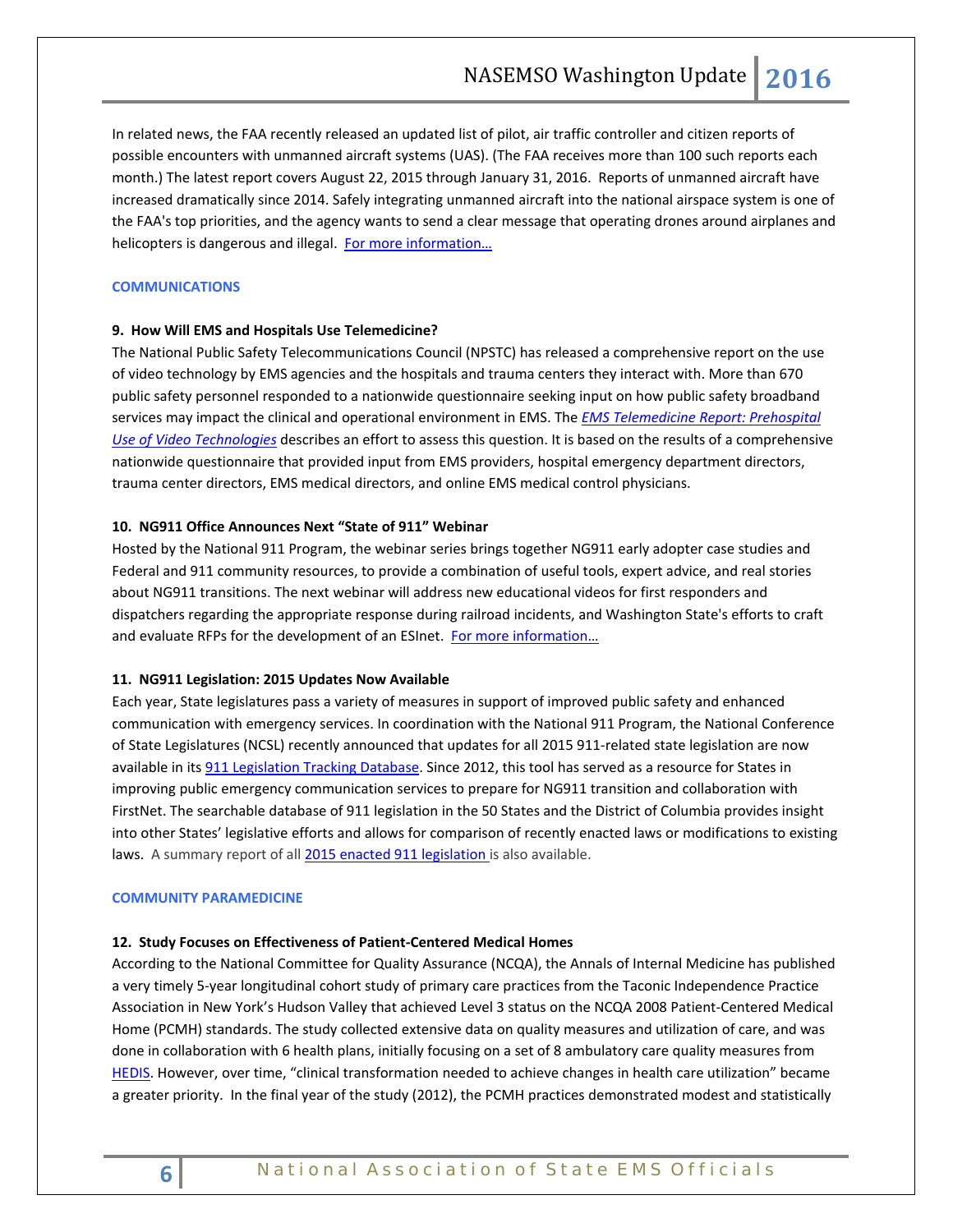significant differences in the rate of change compared to the two control groups on 6 of 7 utilization measures: 7- 9% more primary care visits; 10% fewer specialty visits; 4-8% fewer laboratory tests; 4-8% fewer radiologic tests; 21-23% fewer hospitalizations and 57-60% fewer re-hospitalizations for every 100 patients. Only the rate of ED visits did not improve relative to the control groups. [For more information…](http://blog.ncqa.org/does-pcmh-work/)

Citation: Kern LM, Edwards A, Kaushal R. The Patient-Centered Medical Home and Associations With Health Care Quality and Utilization: A 5-Year Cohort Study. Ann Intern Med. 2016;164:395-405. doi:10.7326/M14-2633 [Free](http://annals.org/article.aspx?articleid=2491915) [abstract…](http://annals.org/article.aspx?articleid=2491915)

## **DOMESTIC PREPAREDNESS**

## **13. Senate Committee Hears Annual Testimony on Worldwide Threats**

The Director of National Intelligence presents the Worldwide Threat Assessment annually to Congress, and before that office was created, it was presented by the CIA Director in his position as the Director of National Intelligence. In recent testimony, DNI James Clapper deemed cyber threats as the top global threat facing the United States, stating that the "innovation and increased reliance on information technology in the next few years on both our society's way of life in general and how we in the Intelligence Community specifically perform our mission will probably be far greater in scope and impact than ever." The threat assessment testimony is one of the most informative top-level products of the US Intelligence Community that is publicly available, but because it is only available as the text of the testimony, [a multi-media production](https://www.chds.us/coursefiles/NS4156/WWTA_digital_publication/WWTA_2016/story.html) of the Center for Homeland Defense and Security at the Naval Postgraduate School has been developed to make the information more widely available. The topics covered included:

- Cyber and Technology
- Terrorism
- Weapons of Mass Destruction and Proliferation
- Space and Counterspace
- Counterintelligence
- Transnational Organized Crime
- Economics and Natural Resources
- Human Security (health, environment, etc.)
- Regional Threats

Interested persons can also [Read the testimony](http://www.dni.gov/files/documents/SSCI_Unclassified_2016_ATA_SFR%20_FINAL.pdf) [| Watch the full hearing.](http://www.intelligence.senate.gov/hearings/videos)

## **14. FDA Approves New Treatment for Inhalation Anthrax**

The U.S. Food and Drug Administration has approved Anthim (obiltoxaximab) injection to treat inhalational anthrax in combination with appropriate antibacterial drugs. Anthim is also approved to prevent inhalational anthrax when alternative therapies are not available or not appropriate. For more information...

## **15. MAP: ZIKA IS COMING**

New research in PLOS Current Outbreaks projects the relative risk of a Zika outbreak in 50 U.S. cities, based on factors like climate and travel. In short: Bad news, Miami. Good news, Minneapolis. Read the study: [http://bit.ly/1pvC0X0](http://go.politicoemail.com/?qs=722e36d9a46a1a06e1a373859290d3f6dea638e83bec12b59274b55aba312a21) - See the map of Zika risks by city: [http://bit.ly/1Mos9GY](http://go.politicoemail.com/?qs=722e36d9a46a1a068dabd5aa8dc1270ae554885dea152c77b029a15af0092642)

In related news, ASPR TRACIE has released ["Zika: Resources at Your Fingertips,](https://asprtracie.hhs.gov/documents/ASPR-TRACIE-Zika-Virus-Disease-Resources-At-Your-Fingertips.pdf)" providing resources and an overview of public health and healthcare system considerations and implications that are applicable to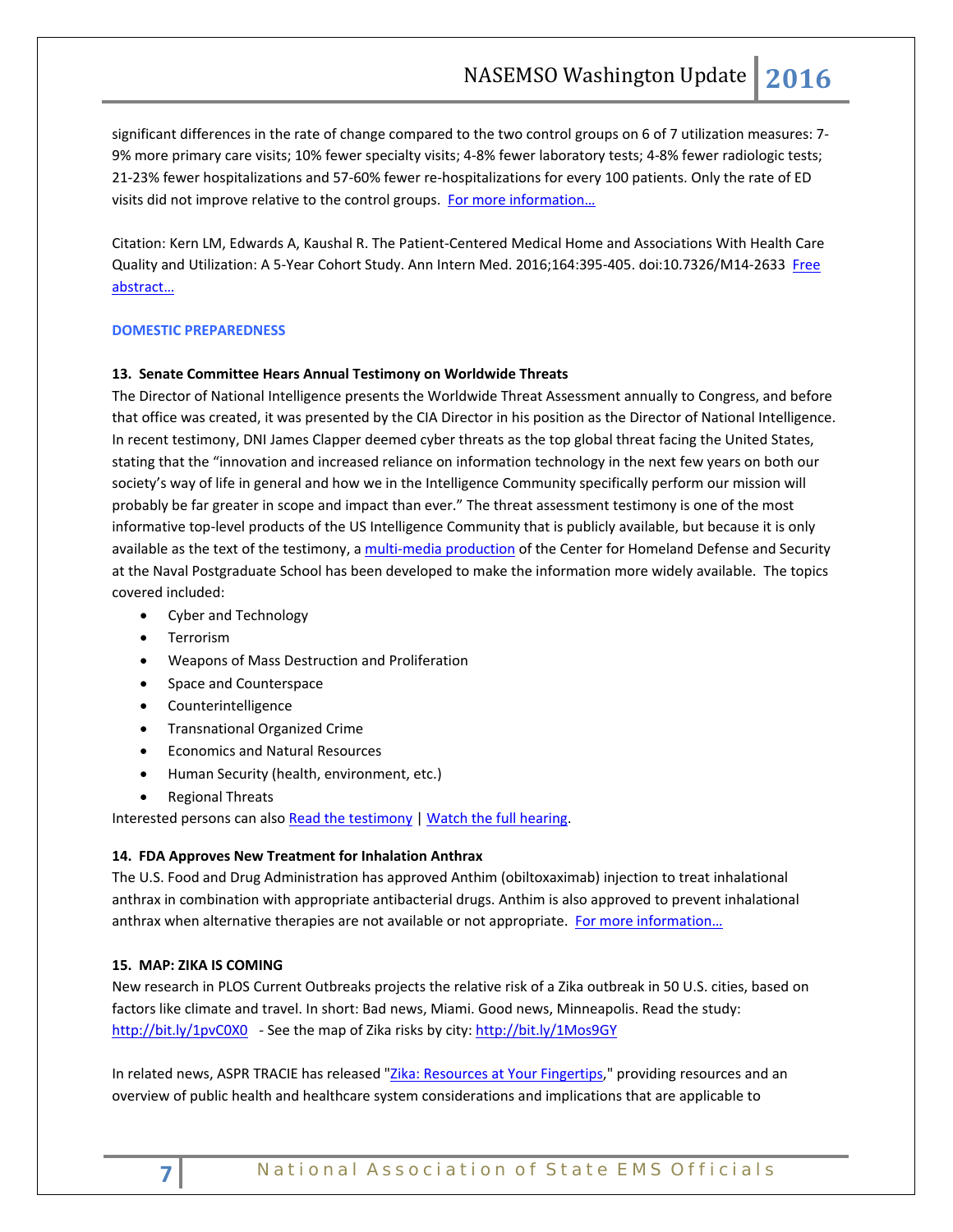professionals in those systems, emergency management stakeholders, and other audiences. The document was updated on March 9, 2016 to reflect updated resources and new information. As the situation unfolds and new information is released, ASPR TRACIE will update the document (and indicate changes in red font with the date), so be sure to check back often.

## **16. NIOSH Offers Fact Sheet on Aftermarket Respirator Parts**

The National Institute for Occupational Safety and Health (NIOSH) warns that worker safety can be compromised by using replacement component parts or accessories that are not NIOSH-approved for the specific respirator. Although NIOSH-approved respirators are comprised of various component parts, they are approved as a complete unit. The use of components which are not part of the approved assembly results in a respirator that has not been evaluated and certified by NIOSH. This applies not only to parts supplied by other vendors, but also to those supplied by the original equipment manufacturer, if the component parts have not been evaluated by NIOSH as part of the respirator. Unevaluated respirator assemblies may not function at the expected level of protection, putting the worker at risk for exposure to airborne hazards. Manufacturers' quality systems confirm replacement components for use, fit and function, and ensure reliability and repeatable performance. The National Personal Protective Technology Laboratory (NPPTL) is happy to announce the release of a new fact sheet, The Use of [Aftermarket Replacement Component Parts for NIOSH-Approved Respirators.](http://www.cdc.gov/niosh/docs/2016-107/pdfs/2016-107.pdf)

## **17. GAO Report Highlights Interoperability of Emergency Communications in NCR**

The National Capitol Region (NCR) is considered at high risk for various threats and hazards. Federal, state, and local agencies in the NCR continue to face challenges with emergency communications interoperability—that is, the ability to use radios to communicate across entities when needed. The federal government has taken actions to improve interoperability in the NCR including allocating almost \$720 million through a DHS grant program to enhance regional preparedness since fiscal year 2002, and establishing the Office of National Capitol Region Coordination (ONCRC) to coordinate NCR entities on homeland security activities, including interoperability. A new report from the Government Accountability Office (GAO) examines (1) actions the ONCRC has taken to help improve emergency communications interoperability in the NCR and (2) status of the ONCRC's efforts to coordinate with federal agencies to help improve emergency preparedness in the NCR, including communications interoperability. For more information...

## **18. DHS Enters Final Phase of REAL ID Implementation**

<span id="page-7-0"></span>Effective January 22, 2018, air travelers with a driver's license or identification card issued by a state that does not meet the requirements of the REAL ID Act (unless that state has been granted an extension to comply with the Act) must present an alternative form of identification acceptable to the Transportation Security Administration (TSA) in order to board a commercial domestic flight. At present, 23 states are fully compliant with the REAL ID Act, and the Department has used its authority to grant states extensions when they demonstrate steps toward compliance. Thus, 27 states and territories have been granted extensions for a period of time to become compliant. Six states and territories – Illinois, Minnesota, Missouri, New Mexico, Washington, and American Samoa – are noncompliant and do not currently have extensions. To check whether your state is compliant or has an extension, clic[k here.](https://www.dhs.gov/real-id-enforcement-brief) Passengers with driver's licenses issued by a state that is compliant with REAL ID (or a state that has been issued an extension) will still be able to use their driver's licenses or identification cards. Starting October 1, 2020, every air traveler will need a REAL ID-compliant license, or [another acceptable form of](https://www.tsa.gov/travel/security-screening/identification)  [identification,](https://www.tsa.gov/travel/security-screening/identification) for domestic air travel.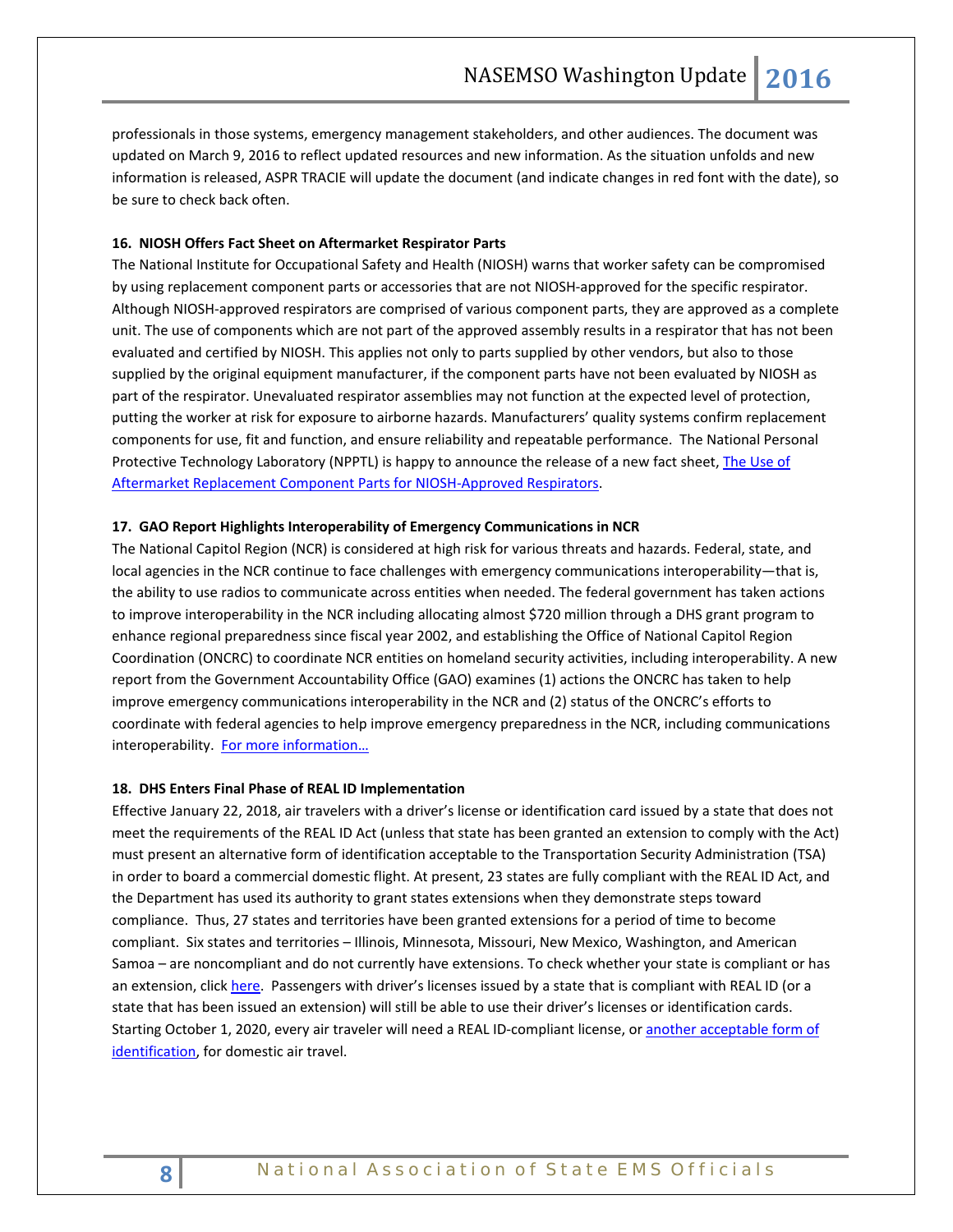### **HIGHWAY SAFETY**

#### **19. NHTSA Addresses Drowsy Driving in New Research and Program Plan**

The National Highway Traffic Safety Administration (NHTSA) Drowsy Driving Research and Program Plan was developed to guide the agency's efforts to address the problem over the next several years. This is the first time that NHTSA has developed an initiative directed at curtailing drowsy driving. The plan includes Background and Overview sections and it addresses six broad focus areas: Measurement and Problem Identification, Public Awareness and Education, Policy Development, High-Risk Populations, Vehicle Technology, and Infrastructure. A total of 10 projects are included under these focus areas. Each project will be underway by late 2016. Some have short-term outcomes, whereas others will be long-term. This plan is an initial effort by NHTSA to enhance the science and program initiatives around drowsy driving. [For more information…](http://www.nhtsa.gov/staticfiles/nti/pdf/DrowsyDriving_StrategicPlan_030316.pdf)

In related news, the Centers for Disease Control and Prevention (CDC) has posted the first published report to document state-based estimates of self-reported healthy sleep duration for all 50 states and the District of Columbia. [For more information…](http://www.cdc.gov/mmwr/volumes/65/wr/mm6506a1.htm?s_cid=mm6506a1_e)

#### **20. TIM Network Offers Excellent New Resource for Emergency Responders**

Over the past three decades: fire, EMS, and law enforcement agencies have recognized the need to provide support to personnel impacted by traumatic events. These efforts have featured as a central focus with the use of peer support personnel to provide the initial response and support. The models used have evolved and changed in order to reflect current best practice and evidence-informed approaches. However, response to transportation incidents involves more than public safety personnel and support programs have not been widely recognized as necessary or implemented. A new resource from the Traffic Incident Management (TIM) Network*, Annex: Supporting Responders to Effectively Deal with Atypical Stressful Events*, seeks to help fill this gap and ensure that the national TIM program addresses this vital topic by providing a succinct, relevant resource that outlines key information about dealing with potentially traumatic events including those involving transportation incidents. It is a "must read" for every EMS agency manager and practitioner. For more information...

#### <span id="page-8-0"></span>**MEDICAL DIRECTION**

## **21. AHA Publishes Recommendations on Wearable Defibrillators**

The American Heart Association has published its first scientific advisory (free access) on the use of wearable cardioverter-defibrillators in Circulation. The authors caution that no randomized trials on these devices have been published yet, and clinicians should engage in shared decision-making with patients. The recommendations include the following:

- In patients with a definite indication for an implanted or permanent device but a temporary contraindication to or interruption in ICD care (e.g., an infection), wearable defibrillators are a reasonable option.
- Wearable defibrillators may also be reasonable when clinicians are concerned about elevated risk for sudden cardiac death that may improve with time (e.g., during treatment of left ventricular dysfunction).
- The devices may also be used as a bridge to other treatment, such as a heart transplant.
- The devices shouldn't be used in instances where nonarrhythmic risks outweigh arrhythmic risks, especially in patients with an expected lifespan of 6 months or less.

[For more information…](http://circ.ahajournals.org/content/early/2016/03/28/CIR.0000000000000394.full.pdf+html)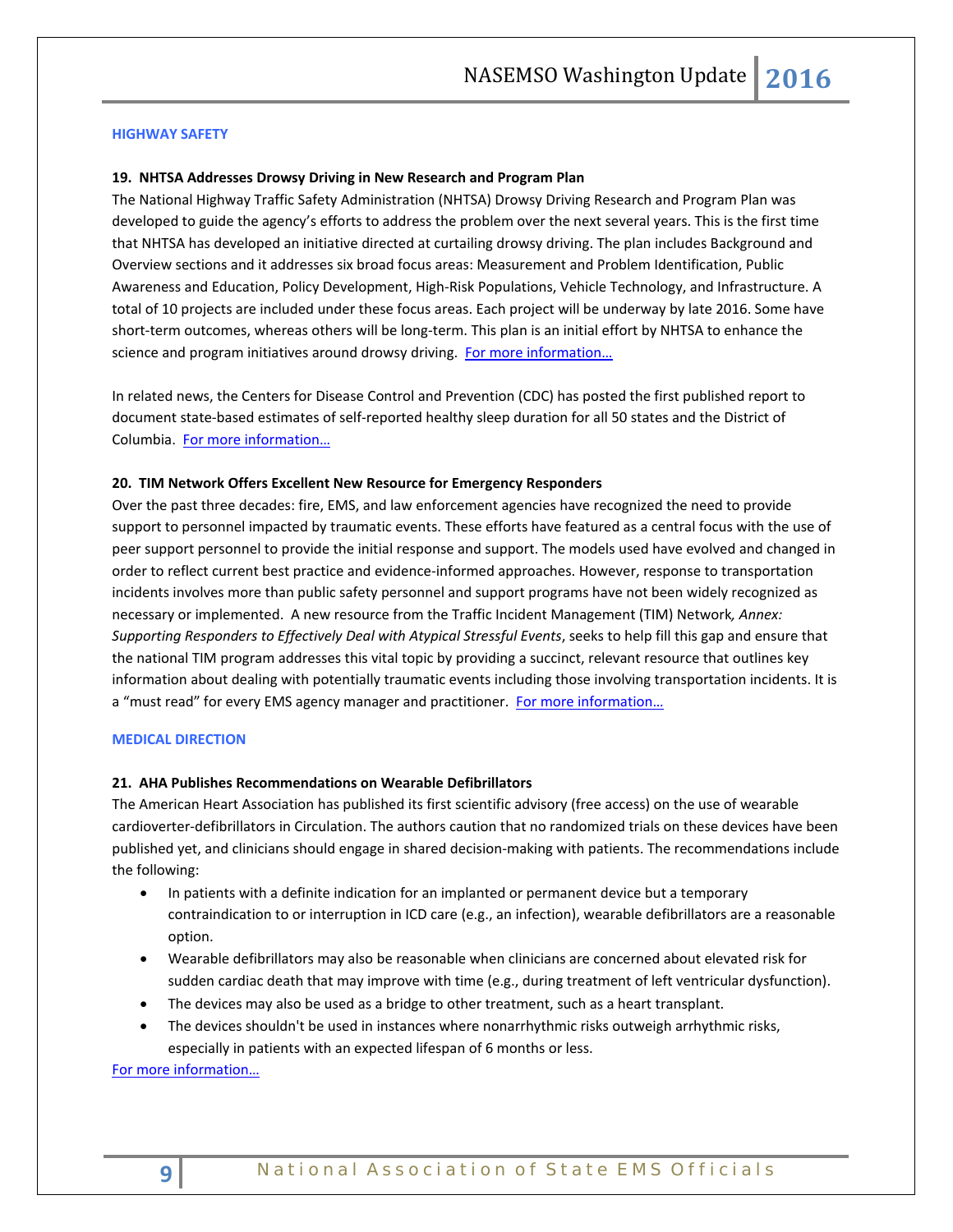## **22. FDA Examines Safety of INR Point-of-Care Tests**

The FDA recently convened a panel of experts to examine the accuracy of point-of-care tests to measure international normalized ratio (INR) in patients taking warfarin, the Wall Street Journal reports. The agency says such tests have performed poorly in thousands of patients since their approval, with potentially false readings linked to 18 deaths in 2014 and 2015. Two such tests, INRatio and INRatio2, were withdrawn from the market in 2014 over concerns that they gave faulty readings. INRatio has recently received much attention over its use in the ROCKET AF trial, which led to approval of the anticoagulant rivaroxaban (Xarelto). Critics assert that in ROCKET AF, falsely low INR readings with INRatio would have prompted higher warfarin doses — resulting in higher bleeding risks with the drug and thus making rivaroxaban seem relatively safer. The researchers reanalyzed their data, however, and concluded that the test did not significantly affect the trial's primary outcomes. (Source: NEJM Journal Watch By Amy Orciari Herman Edited by [Susan Sadoughi, MD,](http://www.jwatch.org/editors/U1606) an[d André Sofair, MD, MPH\)](http://www.jwatch.org/editors/U1605) The WSJ article is availabl[e here](http://www.wsj.com/articles/fda-weighs-danger-tied-to-blood-monitoring-devices-1458335942) (subscription required.)

## **PEDIATRIC EMERGENCY CARE**

## **23. FDA Establishes Public Docket on Pediatric Studies of Lorazepam; Deadline to Comment is April 28, 2016**

The Food and Drug Administration (FDA) has established a public docket to make available a report of the pediatric studies of Lorazepam that were conducted in accordance with the Public Health Service Act (PHS Act) and submitted to the Director of the National Institutes of Health (NIH) and the Commissioner of Food and Drugs. Lorazepam is commonly used in pediatric practice as a first-line agent for the initial treatment of status epilepticus. Al[l related documents](https://www.regulations.gov/#!docketBrowser;rpp=25;po=0;D=FDA-2015-N-3037) including instructions to submit comments by April 28, 2016 are available via Docket # FDA-2015-N-3037 at [www.regulations.gov.](http://www.regulations.gov/) 

#### **24. NIH to Convene Workshop on Advancing Research To Prevent Youth Suicide**

The National Institutes of Health will convene [a Pathways to Prevention workshop](https://prevention.nih.gov/programs-events/pathways-to-prevention/workshops/suicide-prevention) to assess the available scientific evidence to better understand the importance of identifying efforts that could be effective in preventing suicidal thoughts and behaviors as early as possible. An impartial, independent panel will identify research gaps and future research priorities. The workshop will seek to clarify:

- How can national, state, and community data systems be linked to existing data from suicide prevention efforts in order to add possible value for stakeholders? What methods are available to link the data systems?
- Which statistical methods are reliable and valid for understanding possible mediators and moderators in suicide prevention programs to improve targeting interventions to populations?
- Which statistical methods are reliable and valid for analyzing linked national, state, and community data systems and suicide prevention data to avoid misleading conclusions?
- Given the current state of research, what types of methodological/analytic advances would promote further evaluation of youth suicide prevention efforts (e.g., new approaches to data linkage; increased use of common data elements; approaches to intervention harmonization) and facilitate intervention selection and implementation decisions by local community and state-level policymakers?
- What is the way forward that will help the suicide prevention research community realize the potential benefits of early prevention? What are the immediate and longer-term research investments needed to accomplish this?

This workshop is free and open to the public. T[o register,](https://prevention.nih.gov/programs-events/pathways-to-prevention/workshops/suicide-prevention/registration) and for additional information, visit the ODP website at [http://www.prevention.nih.gov.](http://www.prevention.nih.gov/)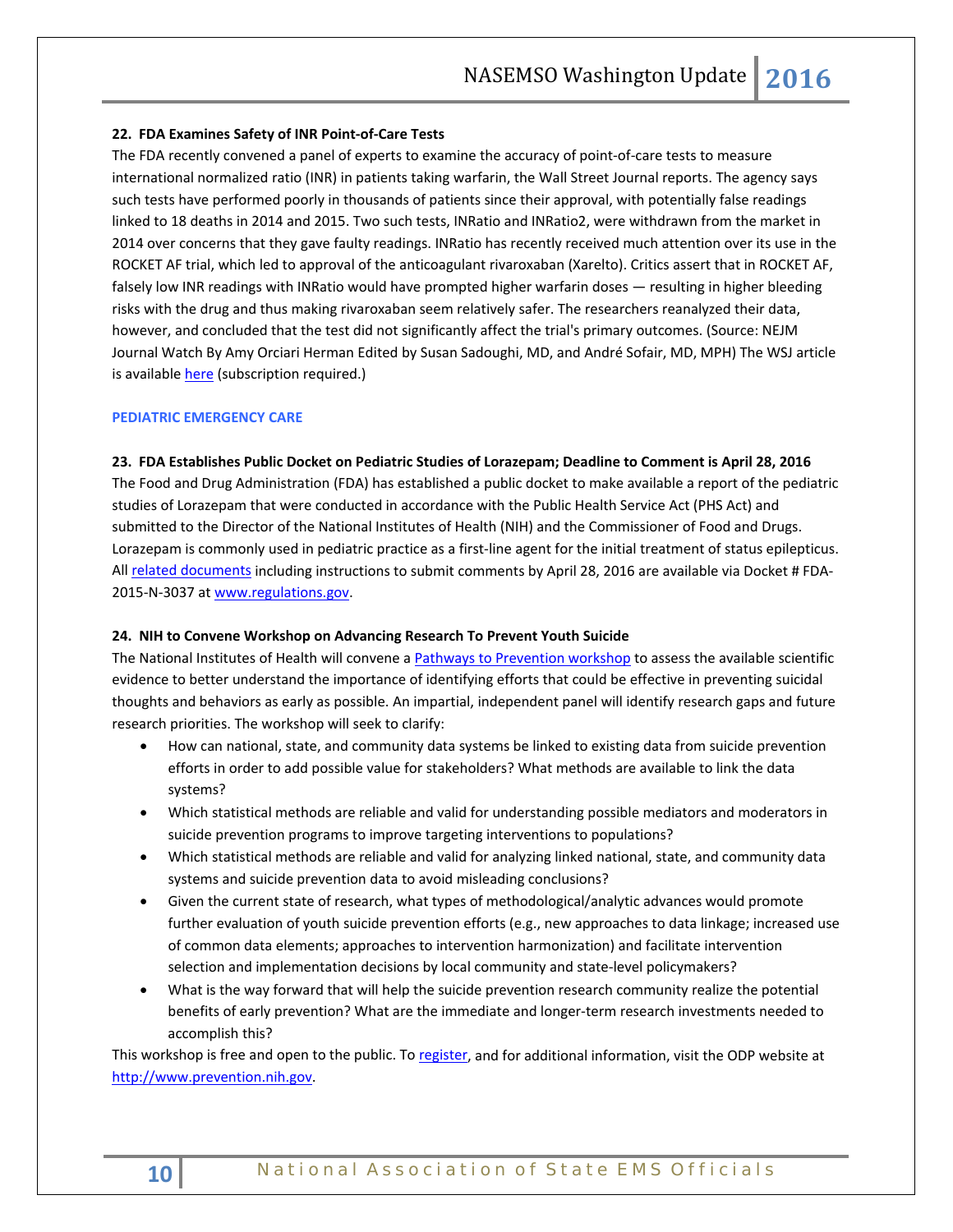## **25. MCHB Provides Opportunity to Comment on Use of Performance Measures**

The Maternal and Child Health Bureau's (MCHB) Discretionary Grant Information System (DGIS) electronically captures performance measure, program, financial, and abstract data, and products and publications about these discretionary grants from the grantees. The data collected are used by MCHB project officers to monitor and assess grantee performance as well as assist in monitoring and evaluating MCHB's programs. The HRSA EMSC Program would like to remind you that the new and continuing EMSC State Partnership performance measures are now available for a second public comment period. The revised list of measures were recently emailed to state grantees. **The complete Federal Register Notice may be viewed at:** [https://www.gpo.gov/fdsys/pkg/FR-](https://www.gpo.gov/fdsys/pkg/FR-2016-03-15/pdf/2016-05730.pdf)[2016-03-15/pdf/2016-05730.pdf](https://www.gpo.gov/fdsys/pkg/FR-2016-03-15/pdf/2016-05730.pdf)*.* An FAQ document as well as the DGIS Detail Sheets have been posted under the PEC Document Downloads section of the NASEMS[O web site.](https://www.nasemso.org/Members/Download_Documents/CouncilDocuments/Council3/PEC.asp) (Member login required.)

## **26. CDC Resources Offered to Assist Pediatric Preparedness Efforts**

The Centers for Disease Control and Prevention (CDC) describes efforts related to a tabletop exercise involving an infectious disease outbreak in the pediatric population in a recent blog post. Pediatric clinicians and public health representatives within federal region VI, (i.e. the "TALON" states of Texas, Arkansas, Louisiana, Oklahoma, and New Mexico) worked in teams to develop responses to a simulated outbreak of pediatric smallpox. Several public resources are available. [For more information…](http://blogs.cdc.gov/publichealthmatters/2016/03/preparedness-and-pediatrics/)

### <span id="page-10-0"></span>**TRAUMA**

## **27. \$15.9 Million Available Through SAMHSA STOP Grants**

The Sober Truth on Preventing Underage Drinking (STOP) Act program was created to strengthen collaboration among the federal, state, local, and tribal governments and communities to more effectively reduce alcohol use among youth. This mission includes disseminating timely information to communities about state-of-the-art practices and initiatives that are proven to be effective in preventing and reducing alcohol use among youth. The Substance Abuse and Mental Health Services Administration (SAMHSA) is accepting applications for up to a total of \$15.9 million over the next four years for STOP Act grants designed to prevent alcohol use among underage youth in communities across the nation. SAMHSA plans to fund up to 80 grantees up to \$50,000 annually in individual grants for up to a four-year period. Actual amounts may vary, depending on the availability of funds. Domestic public and private nonprofit entities that are current or former Drug Free Communities Support Program (DFC) recipients and past STOP Act recipients are eligible to apply. [For more information…](http://www.samhsa.gov/newsroom/press-announcements/201603171200)

## **28. House Committee Holds Roundtable on Concussions**

The House Energy and Commerce Committee held a "Broad Review on Concussions: Initial Roundtable" (webcast available) examining the state of knowledge concerning the causes, effects, and treatments of concussions and head trauma. The discussion, featured input from experts representing the medical, military, athletic, and research communities, was focused on building a collaborative body of knowledge to help improve the diagnosis and treatments of concussions. Most notably, in discussion with Rep. Jan Schakowsky (D-IL) Jeff Miller, the National Football League's senior vice president for health and safety, confirmed a connection between football and chronic traumatic encephalopathy. [For more information…](https://energycommerce.house.gov/hearings-and-votes/event/broad-review-concussions-initial-roundtable)

## **29. Senator Urges CDC to Conduct Research on Gun Violence**

Senator Tom Carper (DE), the top Democrat on the Homeland Security and Governmental Affairs Committee (HSGAC), sent a [letter](http://www.mmsend47.com/link.cfm?r=235034241&sid=92485864&m=12399370&u=NACCHO&j=32839853&s=http://www.carper.senate.gov/public/index.cfm/pressreleases?ID=FF13D66A-4F8A-4B14-87F6-60F63A9D848D) to CDC Director Dr. Tom Frieden urging the agency to continue conducting research on gun violence. In the letter, Senator Carper outlines the importance of gun violence research to reduce the 117,000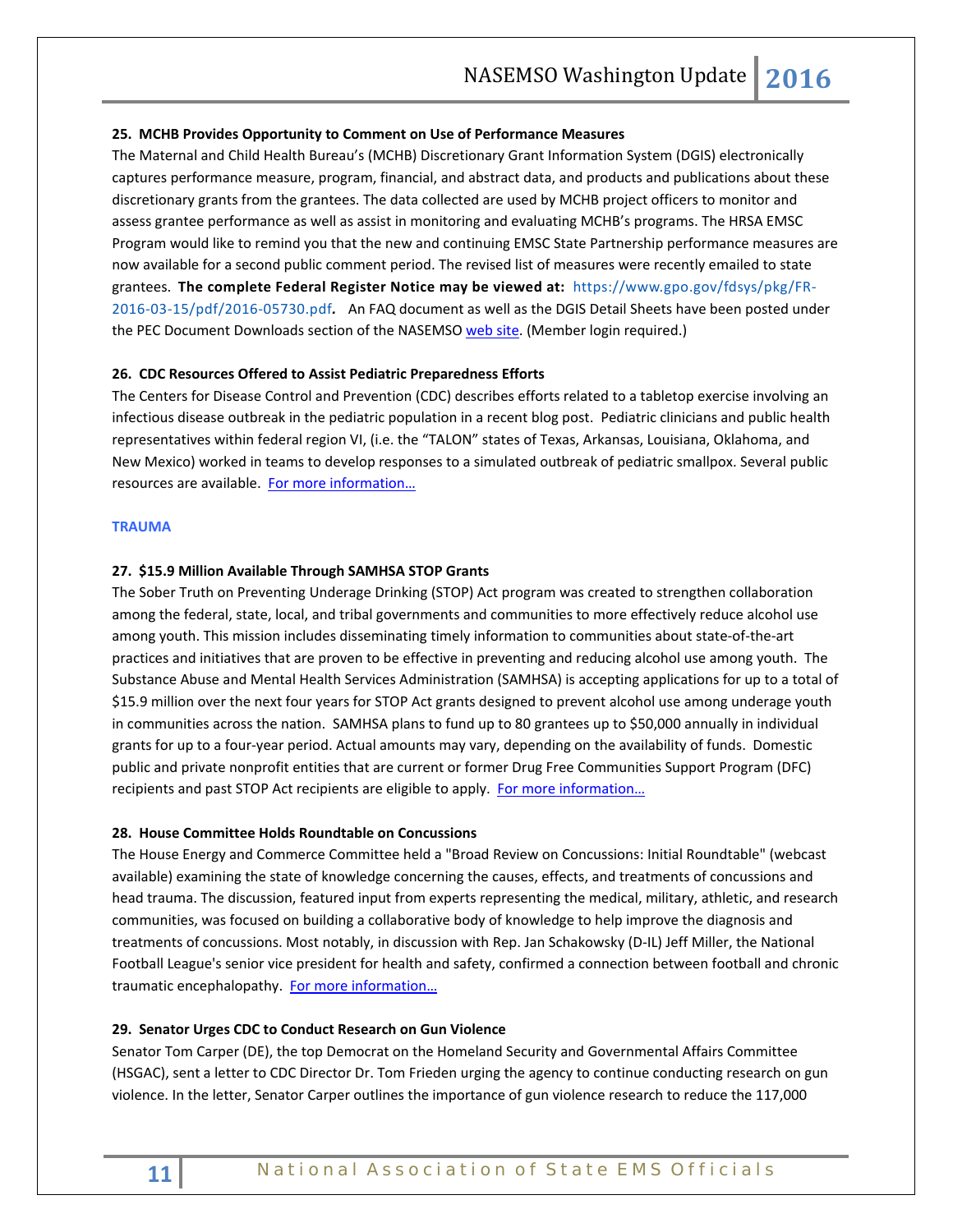<span id="page-11-0"></span>deaths that occur annually due to firearms and the benefits of research to making communities safer. Since 1996, when former Congressman Jay Dickey (AR) proposed an amendment that prohibited the use of CDC funds for advocacy for gun control, gun research has been suspended at CDC. For more information...

## **FEDERAL PARTNERS**

## **30. FluView Data Shows Regional Peaks Occurring Now**

While seasonal flu outbreaks can happen as early as October, most of the time flu activity peaks between December and February, although activity can last as late as May. Current data from the Centers for Disease Control and Prevention (CDC) FluView shows regional flu activity is remaining elevated. It's not too late to get flu vaccine to prevent illness in the current season. [For more information…](http://www.cdc.gov/flu/about/season/flu-season-2015-2016.htm)

## **31. FDA Proposes Ban on Powdered Surgical Gloves**

The Food and Drug Administration (FDA or Agency) has determined that Powdered Surgeon's Gloves, Powdered Patient Examination Gloves, and Absorbable Powder for Lubricating a Surgeon's Glove present an unreasonable and substantial risk of illness or injury and that the risk cannot be corrected or eliminated by labeling or a change in labeling. Consequently, FDA is proposing these devices be banned. Public comments are invited by June 20, 2016. View the Federal Register Notic[e here.](https://www.gpo.gov/fdsys/pkg/FR-2016-03-22/pdf/2016-06360.pdf)

## **32. FDA Issues Class I Recall on Arrow IAB Kits**

Arrow International Inc. is recalling the Intra-Aortic Balloon Catheter Kits and Percutaneous Insertion Kits because the sheath body may separate from the sheath hub during the insertion procedure. This may cause significant bleeding if not addressed promptly and an interruption of the inflating-deflating balloon therapy. The FDA has received 13 medical device reports of serious adverse health consequences, including one death related to this device malfunction. [For more information…](http://www.fda.gov/MedicalDevices/Safety/ListofRecalls/ucm491270.htm)

## **33. FDA Issues Class I Recall Involving Glidescope Titanium**

Verathon Incorporated is recalling the GlideScope Titanium Single-Use Video Laryngoscope because of a potential disruption in the video feed from the camera in the laryngoscope blades to the monitor. A disrupted or unstable video image may lead to delayed tracheal tube insertion, intubation failure and other serious adverse health consequences, including low levels of oxygen in the blood (hypoxemia), end organ damage or death. See the [Recall Notice](http://www.fda.gov/MedicalDevices/Safety/ListofRecalls/ucm491325.htm) for a listing of affected model codes and lot numbers.

## **34. FDA Issues "Stop Use" Advisory on OxySure Portable Emergency Oxygen System Model 615**

The Food and Drug Administration (FDA) is recommending consumers, businesses, schools, and health care providers stop using OxySure Portable Emergency Oxygen System, Model 615 because of several device malfunctions, including ineffective oxygen delivery, and chemical reactions in the canisters that could cause them to explode. Due to adverse event reports to the FDA and the company's failure to address the device's safety issues noted during inspections and in the FDA's warning letter, the FDA is concerned that patients and other users of OxySure Portable Emergency Oxygen System, Model 615 are at risk for serious adverse health consequences, such as burns and death. The FDA will continue to work with OxySure Therapeutics, Inc. to bring these devices into regulatory compliance and will keep the public informed if significant new information becomes available. The FDA recommends customers stop using the OxySure Portable Emergency Oxygen System, Model 615 and immediately transition to an alternative FDA-cleared emergency oxygen device. For more information...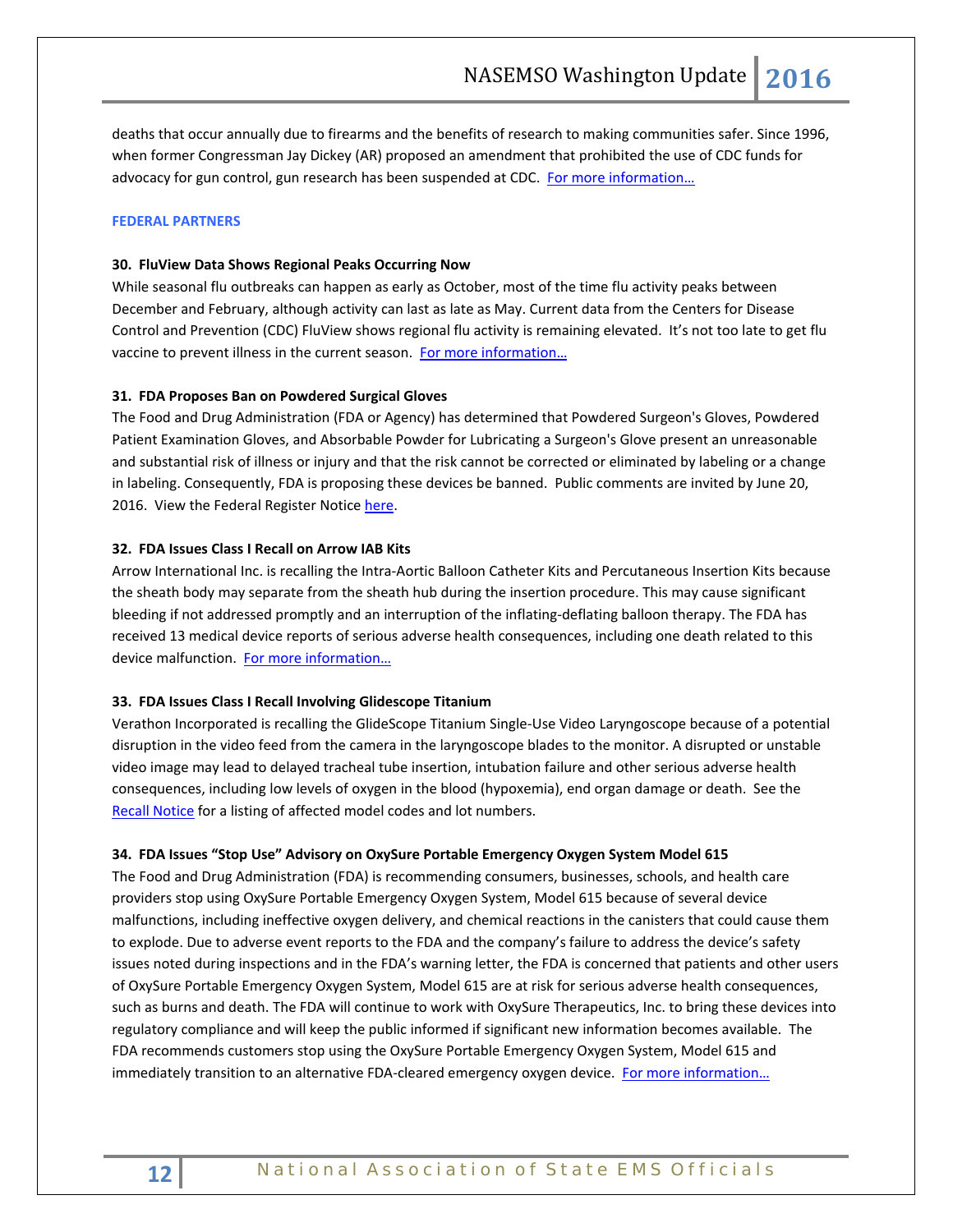## **35. Scientists Discover Non-Opioid Pathway in the Brain**

Results from a new study, funded in part by the National Center for Complementary and Integrative Health, demonstrate that mindfulness meditation works on a different pain pathway in the brain than opioid pain relievers. The researchers noted that because opioid and non-opioid mechanisms of pain relief interact synergistically, the results of this study suggest that combining mindfulness-based and pharmacologic/nonpharmacologic pain-relieving approaches that rely on opioid signaling may be particularly effective in treating pain. Previous research has shown that mindfulness meditation helps relieve pain, but researchers have been unclear about how the practice induces pain relief — specifically, if meditation is associated with the release of naturally occurring opiates. For more information...

## **36. FDA Panel Supports Approval of Biodegradable Coronary Stent**

A recent executive summary provided by the Food and Drug Administration (FDA) for its Circulatory System Devices Advisory Panel describes the first-of-a-kind fully absorbable drug-eluting coronary stent, the Absorb GTI™ Bioresorbable Vascular Scaffold (BVS) System by Abbott Laboratories. The Advisory Panel, by a vote of 9-0, supported use of the stent, The Absorb GT1 BVS aims to be an alternative to permanent metal stents in patients with ischemic heart disease. It releases everolimus for 1 year and then degrades over the next 2 years. The independent panel determined that the benefits of Absorb outweigh the risks and also voted positively on safety and effectiveness. The device is reportedly already approved for use in Europe. Before it can be marketed, the FDA will need to formally approve the device for use in the US. For more information...

## **37. NCIPC Publishes Strategic Vision for Preventing Violence**

The different forms of violence—child abuse and neglect, youth violence, intimate partner violence, sexual violence, elder abuse, and suicidal behavior—are strongly connected to each other in many important ways. Understanding and addressing the interconnections among these forms of violence is the central tenet of this 5 year vision to prevent violence developed by the CDC's Division of Violence Prevention (DVP). This document describes this vision—articulating why a cross-cutting approach is important to achieving measureable reductions in violence; the areas where CDC will strategically focus our attention; and priorities for advancing practice, effectively reaching intended audiences, generating new knowledge, and monitoring and evaluating progress. Read *[Preventing Multiple Forms of Violence: A Strategic Vision for Connecting the Dots.](http://www.cdc.gov/violenceprevention/pdf/strategic_vision.pdf)* Atlanta, GA: Division of Violence Prevention, National Center for Injury Prevention and Control, Centers for Disease Control and Prevention, 2016.

#### **38. OSHA Evaluates First Year of Severe Injury Reporting Program**

Under a requirement that took effect January 1, 2015, employers must report to the Occupational Safety and Health Administration (OSHA) any work-related amputation, in-patient hospitalization, or loss of an eye within 24 hours of the incident. (The requirement for reporting a fatality within 8 hours remained unchanged.) During the first full year of the ne[w reporting requirement,](https://www.osha.gov/report.html) employers reported 10,388 severe injuries, including 7,636 hospitalizations and 2,644 amputations. The reports were from federal OSHA states only and do not include injuries from states that administer their own safety and health programs. Even so, the numbers amount to 30 work-related severe injuries a day — evidence that, despite decades of progress, many U.S. worksites remain hazardous to workers. For more statistics and the evaluation of the impact of the new requirements, see the full [report.](https://www.osha.gov/injuryreport/2015.pdf) To learn more about OSHA State Plans, clic[k here.](https://www.osha.gov/dcsp/osp/index.html)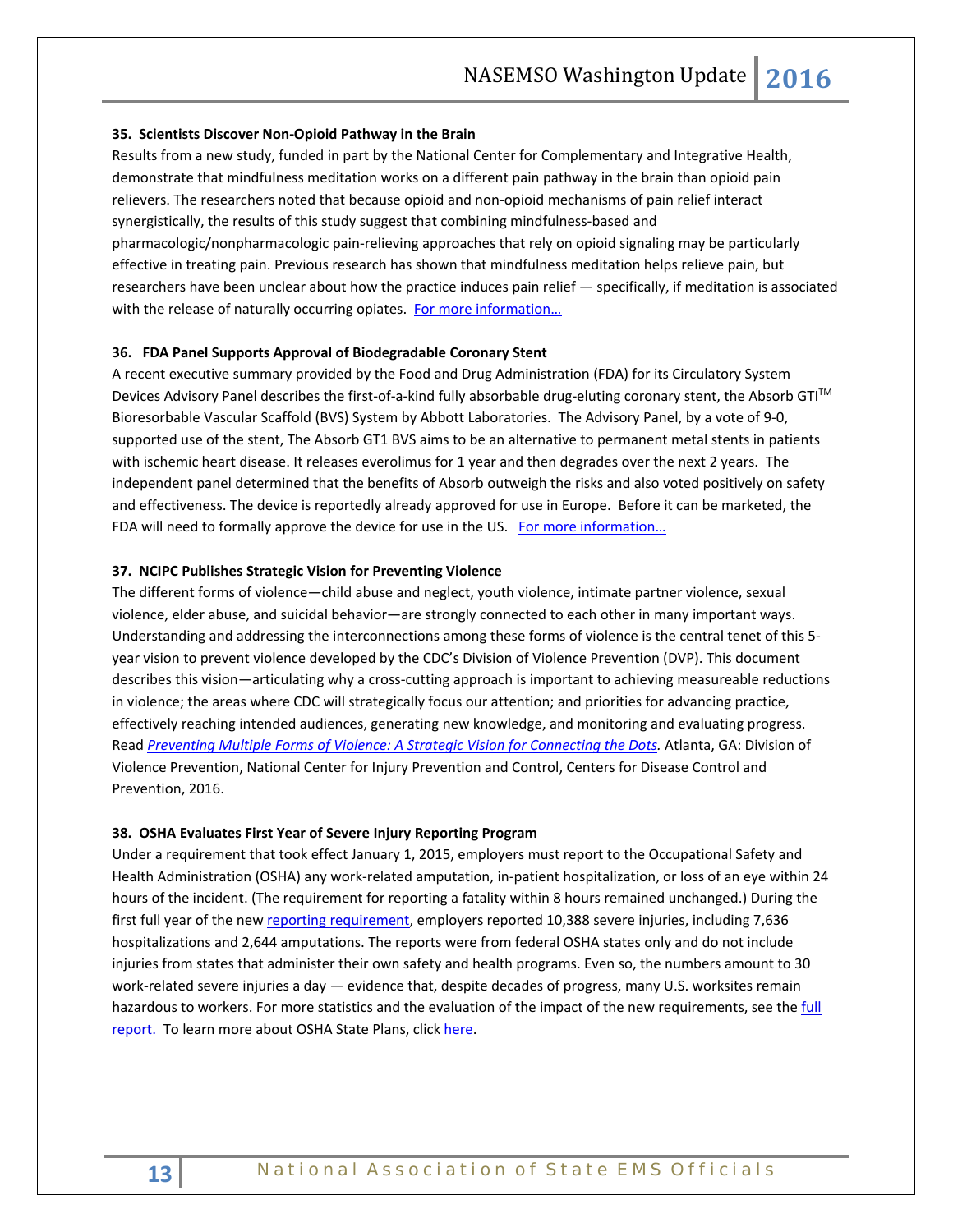## **39. CDC Issues Final Opioid Guidelines for Chronic Pain**

Following months of wrangling with professional organizations and consumer groups, the Centers for Disease Control and Prevention (CDC) has issued guidelines that provide recommendations for primary care clinicians who are prescribing opioids for chronic pain outside of active cancer treatment, palliative care, and end-of-life care. The guideline addresses 1) when to initiate or continue opioids for chronic pain; 2) opioid selection, dosage, duration, follow-up, and discontinuation; and 3) assessing risk and addressing harms of opioid use. CDC developed the guideline using the Grading of Recommendations Assessment, Development, and Evaluation (GRADE) framework, and recommendations are made on the basis of a systematic review of the scientific evidence while considering benefits and harms, values and preferences, and resource allocation. CDC obtained input from experts, stakeholders, the public, peer reviewers, and a federally chartered advisory committee. This guideline is intended to improve communication between clinicians and patients about the risks and benefits of opioid therapy for chronic pain, improve the safety and effectiveness of pain treatment, and reduce the risks associated with longterm opioid therapy, including opioid use disorder, overdose, and death. CDC has provided a checklist for prescribing opioids for chronic pain (*<http://stacks.cdc.gov/view/cdc/38025>*) as well as a website (*[http://www.cdc.gov/drugoverdose/prescribingresources.html](http://www.cdc.gov/drugoverdose/prescribing/resources.html)*) with additional tools to guide clinicians in implementing the recommendations. The Guidelines have been endorsed by the American Pain Society, a multidisciplinary organization of scientists, clinicians, and other professionals.

In related news, CDC just released a handful o[f new resources](http://www.cdc.gov/drugoverdose/prescribing/resources.html) as part of its ongoing fight to address deaths from heroin and prescription pain pill overdoses. Those include [a checklist](http://www.cdc.gov/drugoverdose/pdf/pdo_checklist-a.pdf) to use when prescribing opioids, a [fact sheet](http://www.cdc.gov/drugoverdose/pdf/alternative_treatments-a.pdf) about some of the alternative treatments for chronic pain, an[d tips](http://www.cdc.gov/drugoverdose/pdf/calculating_total_daily_dose-a.pdf) on calculating the safest dosage of drugs like hydrocodone and oxycodone.

## **40. HHS Releases National Pain Strategy**

The HHS Office of the Assistant Secretary of Health has released a National Pain Strategy. The Strategy outlines the Federal government's first coordinated plan for reducing the burden of chronic pain and is a roadmap toward achieving a system of care in which all people receive appropriate, high-quality and evidence-based care for pain. The Strategy outlines steps to improve provider education on pain management practices and overcome barriers to improve the quality of pain care for vulnerable, stigmatized and underserved Americans. For more [information…](http://iprcc.nih.gov/National_Pain_Strategy/NPS_Main.htm)

#### <span id="page-13-0"></span>**INDUSTRY NEWS**

## **41. CAAS Releases Ground Vehicle Standard for Ambulances**

Following a consensus-based process 2 years in the making, the Commission on Accreditation of Ambulance Services (CAAS) has announced the publication of its long awaited Ground Vehicle Standard for Ambulances, *CAAS GVS v.1.0 Final*. CAAS is an ANSI accredited Standards Developer Organization that defines the "gold standard" for operations in the medical transportation industry. The GVS standard will have an effective date of July 1, 2016, and is available now fo[r free download. T](http://www.groundvehiclestandard.org/wp-content/uploads/2016/03/CAAS-GVS-v.1.0-Final-3-28-16.pdf)he GVS website will eventually contain a portal for providers or regulators to connect with the GVS Technical Committee for questions or interpretations regarding the standard. The organization anticipates its potential for use as a successor to the KKK-A-1822 specification. For more [information…](http://www.groundvehiclestandard.org/)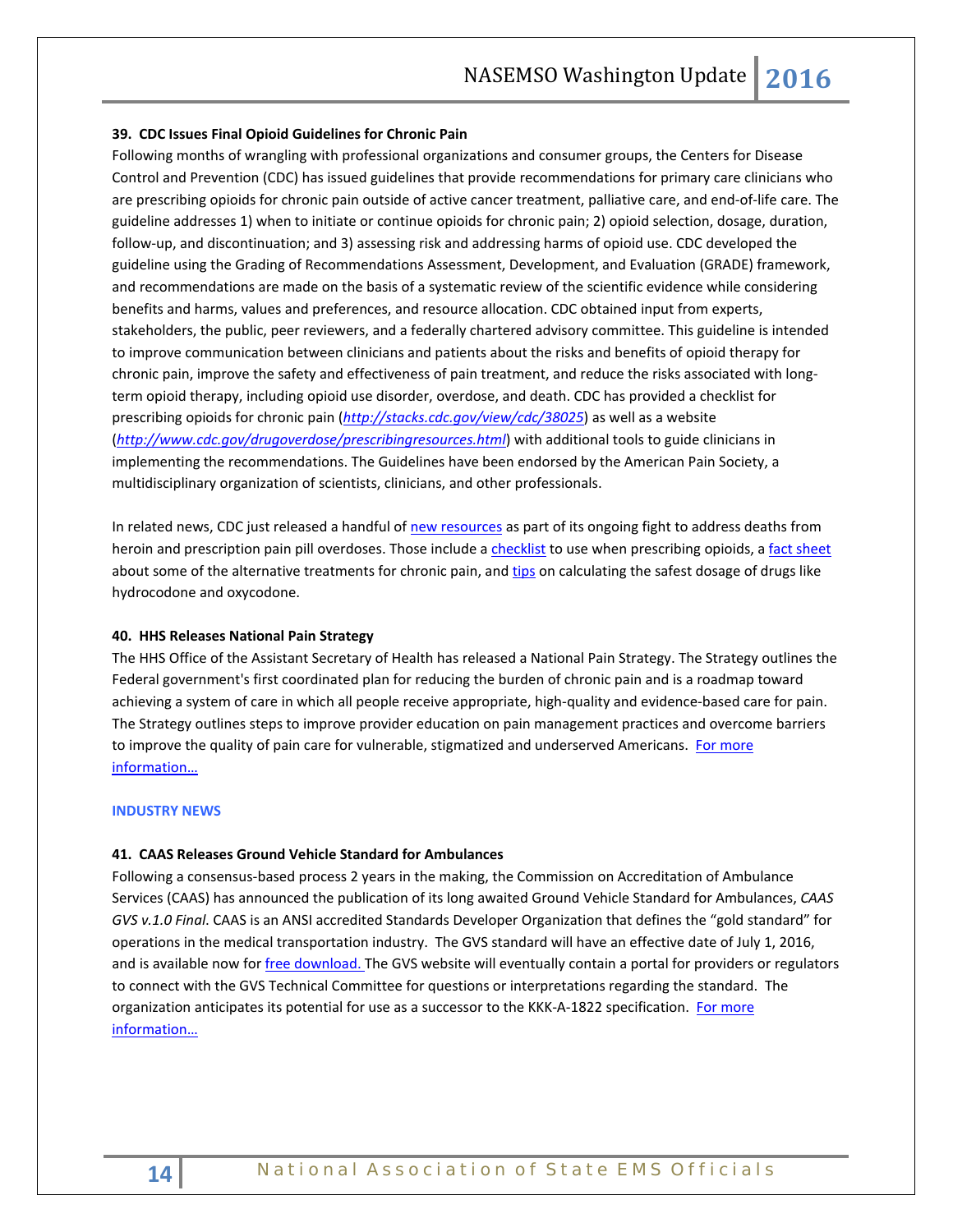## **42. A Federal Perspective: 50 Years of Helping EMS Systems Improve**

On the 50th anniversary of the birth of modern EMS, EMS Strong reflects on the role the federal government has



had in helping local agencies and care providers serve their communities. Often cited as the foundation of modern emergency medical services, this year EMS recognizes the 50<sup>th</sup> anniversary of the groundbreaking whitepaper, Accidental Death and Disability: The Neglected Disease of Modern Society. The paper, released by the National Academy of Sciences in 1966, assessed the mortality and injury rate among civilians during a time in which the number of people killed on the nation's roadways was near epidemic proportions. The findings and recommendations in the report led to the development of an EMS system that is much more sophisticated than the report's authors likely predicted. As the industry looks ahead and plans for the next 50 years of EMS innovation, it's important to reflect on the

profession's history, those who have and continue to shape the EMS landscape and the major milestones that helped create modern EMS. For more information...

## **43. IOM Implementing Name and Brand Change**

On March 15, 2016, the division of the National Academies of Sciences, Engineering, and Medicine (the Academies) that focuses on health and medicine was renamed the Health and Medicine Division (HMD) instead of using the name Institute of Medicine (IOM). This new name builds on the heritage of the IOM's work in medicine while emphasizing its increased focus on a wider range of health matters. The Health and Medicine Division will maintain the quality and soundness of past health policy advice to the nation through rigorous study processes and the independent, objective analysis and advice for which the IOM and the Academies have been known. HMD will continue to conduct consensus studies and convening activities through the six core boards that were part of the IOM. HMD is now fully integrated into the broader work of the National Academies of Sciences, Engineering, and Medicine, which is facilitating more collaborative and interdisciplinary approaches to the most pressing challenges facing the nation and the world. This integration results from organizational changes that took place in July 2015, when the National Academy of Medicine was formed and joined the National Academy of Sciences and the National Academy of Engineering in overseeing the seven program divisions of the Academies. For more [information…](http://www.nationalacademies.org/hmd/)

## <span id="page-14-0"></span>**INTERESTING ABSTRACTS**

44. Community Paramedicine -- Addressing Questions as Programs Expand (New England Journal of Medicine) The Massachusetts acute community care program is one of numerous new initiatives in the US using emergency medical services personnel. [For more information…](http://www.nejm.org/doi/full/10.1056/NEJMp1516100?af=R&rss=currentIssue)

45. Laitio R, Hynninen M, Arola O, et al. Effect of Inhaled Xenon on Cerebral White Matter Damage in Comatose Survivors of Out-of-Hospital Cardiac Arrest: A Randomized Clinical Trial. *JAMA.* 2016;315(11):1120-1128. doi:10.1001/jama.2016.1933. Free abstract...

46. Phadke VK, Bednarczyk RA, Salmon DA, Omer SB. Association Between Vaccine Refusal and Vaccine-Preventable Diseases in the United States: A Review of Measles and Pertussis. *JAMA.* 2016;315(11):1149-1158. doi:10.1001/jama.2016.1353. Free [abstract…](http://jama.jamanetwork.com/article.aspx?articleid=2503179)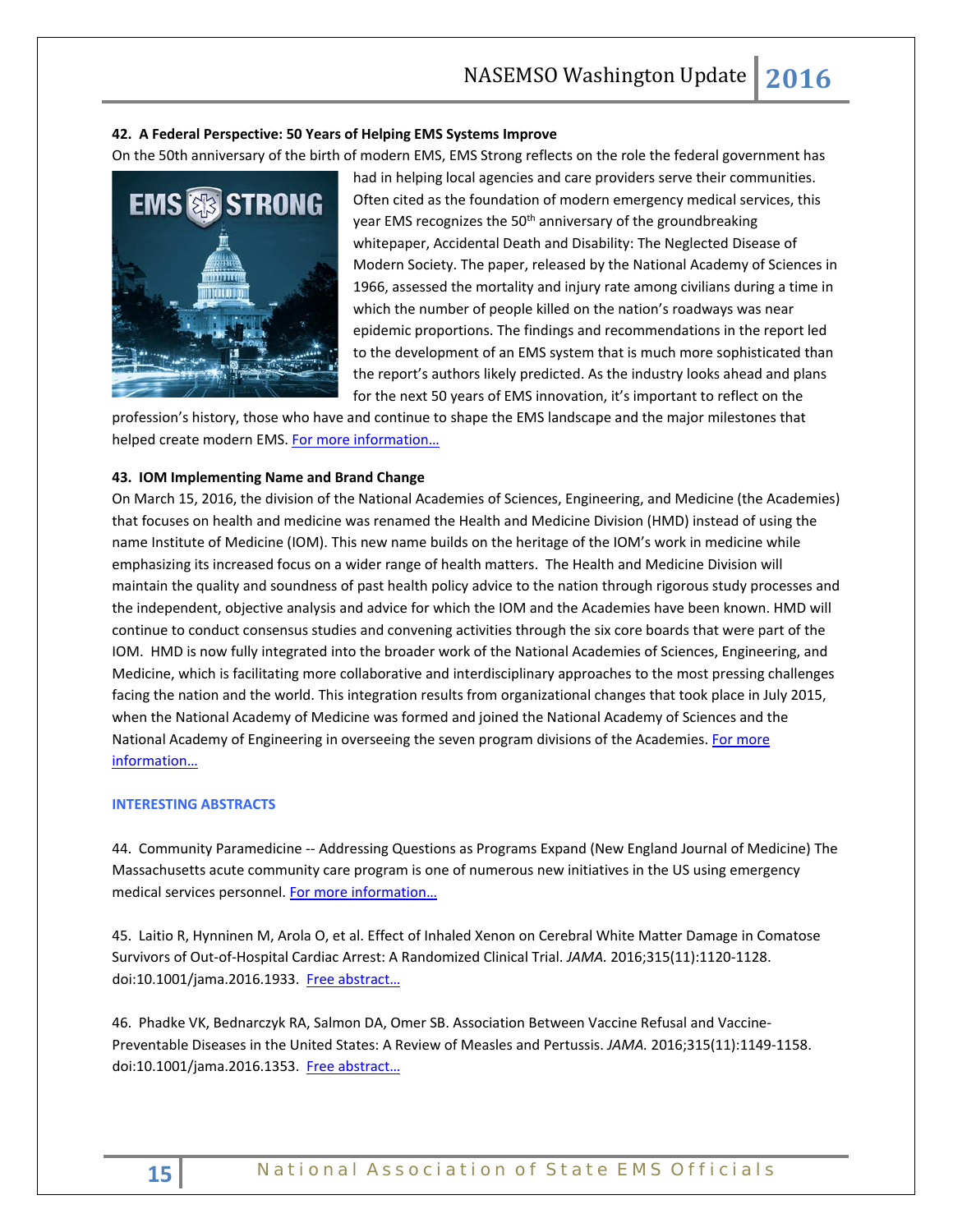Follow us on Twitter<https://twitter.com/nasemso>



# **ORDER NASEMSO LOGOWEAR ONLINE AT [http://www.companypromostore.com/stores/asmi/.](http://www.companypromostore.com/stores/asmi/)**

## **UPCOMING EVENTS**

**PLEASE NOTE: CALENDAR ITEMS ARE ALWAYS WELCOME!!! Send t[o robinson@nasemso.org](mailto:robinson@nasemso.org)**

**\*\*\*STATEWIDE EMS CONFERENCES\*\*\***

PA Annual Conference. September 21-23, 2016. Doubletree Resort Lancaster, PA. For more information...

NJ Statewide EMS Conference. November 16-19, 2016. Harrah's Waterfront Convention Center, Atlantic City, NJ. [For more information…](http://www.njemsconference.com/)

**\*\*\*National Conferences and Special Meetings\*\*\***

Use these links to access monthly course schedules and registration info related to:

**[NAEMSE Instructor Course Level 1](http://naemse.org/?page=LVL1InstructorCourse)**

**[NAEMSE Instructor Course Level 2](http://naemse.org/?page=LVL2InstructorCourse)**

**[CAAHEP Accreditation Update & Evaluating Student Competency Workshops](http://naemse.org/?page=coaemsp)**

**[NAEMSE/NREMT Regional Scenario Development Workshops](http://naemse.org/?page=nremt)**

**National EMS Memorial Bike Ride**: Honor EMS personnel who have died and those who continue to serve the public everyday with long distance cycling events and by promoting healthy lifestyles[. muddyangels.com](http://www.muddyangels.com/) 2016 Dates:

East Coast Route May 14-20, 2916 Boston, MA/Arlington, VA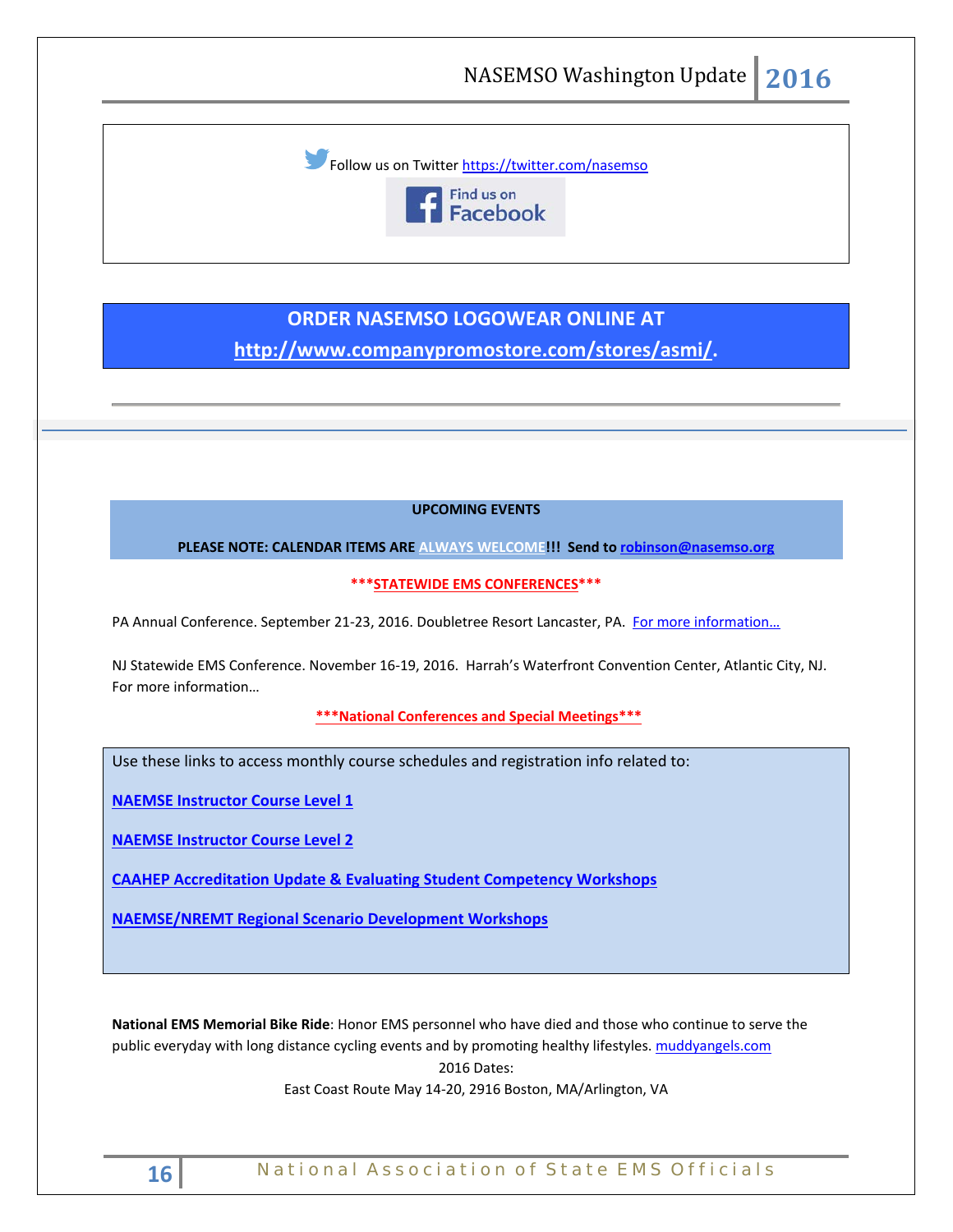Midwest Rout June 26-30, 2016 Chicago, IL/Woodbury, MN Colorado Route August 19-20-2016 Fort Collins, CO/Littleton, CO West Coast Route September 26-October 1, 2016 Reno, NV/San Francisco, CA



**NASEMSO Spring Meeting. April 4-6, 2016. Bethesda, MD. [For more information…](http://www.nasemso.org/Meetings/MidYear/index.asp)**

Critical Care Transport Medicine Conference. April 11-13, 2016. Charlotte, NC. For more information...

Mobile Integrated Healthcare (MIH) Summit. "*Beyond MIH: Transforming EMS"* April 19, 2016 Washington, DC. Learn more and register [here.](https://www.naemt.org/advocacy/emsonthehillday/EMSontheHillDay/ems-on-the-hill-day-registration)

National EMS Advisory Council. April 18-19, 2016 in Washington DC. For more information, go to EMS.gov.

Health Information Exchange Summit. The 3rd California HIE in EMS Summit will be held April 19-20, 2016 in Garden Grove. More information will be provided soon. In the meantime, please hold this date on your calendar. [For more information…](http://hieinemsinca.com/2015/11/07/3rd-california-hie-in-ems-summit-scheduled/)

EMS On The Hill Day. April 20, 2016 (with a briefing Apr. 19) in Washington, DC. Open to all EMS professionals. [Learn more and register…](http://www.naemt.org/advocacy/emsonthehillday.aspx)

National Rural EMS Leadership Conference. April 21-22, 2016. San Antonio, TX. DRAFT AGENDA[: Click here.](https://nosorh.org/wp-content/uploads/2014/12/Draft-Agenda-for-Website.docx) REGISTRATION:<https://www.regonline.com/EMS16> LODGING: San Antonio Marriott Riverwalk, 889 East Market Street, San Antonio, TX 78205. For reservations phone: 877-622-3056 or use hotel reservations link: [https://resweb.passkey.com/go/nremsc2016.](https://resweb.passkey.com/go/nremsc2016) Group rates from \$120/night plus taxes. Room block name: National Rural EMS Conference. Reservation deadline is: March 30, 2016

Society for Academic Emergency Medicine Annual Meeting. May 10-13, 2016. New Orleans, LA. <http://saem.org/annual-meeting>

## **EMS Week. May 15-21, 2016**

Fire Rescue Med. (IAFC EMS Section Annual Meeting) May 21-25, 2016. Henderson, NV. [For more information…](http://www.iafc.org/micrositeFRMconf/FRMhome.cfm?ItemNumber=8046)

Pinnacle 2016. July 18-22, 2016. San Antonio, TX. For more information...

National Association of EMS Educators Annual Meeting. Preconference August 1-3 and symposium August 4-6, 2016. Fort Worth, TX. [www.naemse.org](http://www.naemse.org/)

IAFC Annual Conference. Fire-Rescue International. August 17-20, 2016. San Antonio, TX. For more information...

National EMS Safety Summit. August 23-26, 2016. Denver, CO. For more information...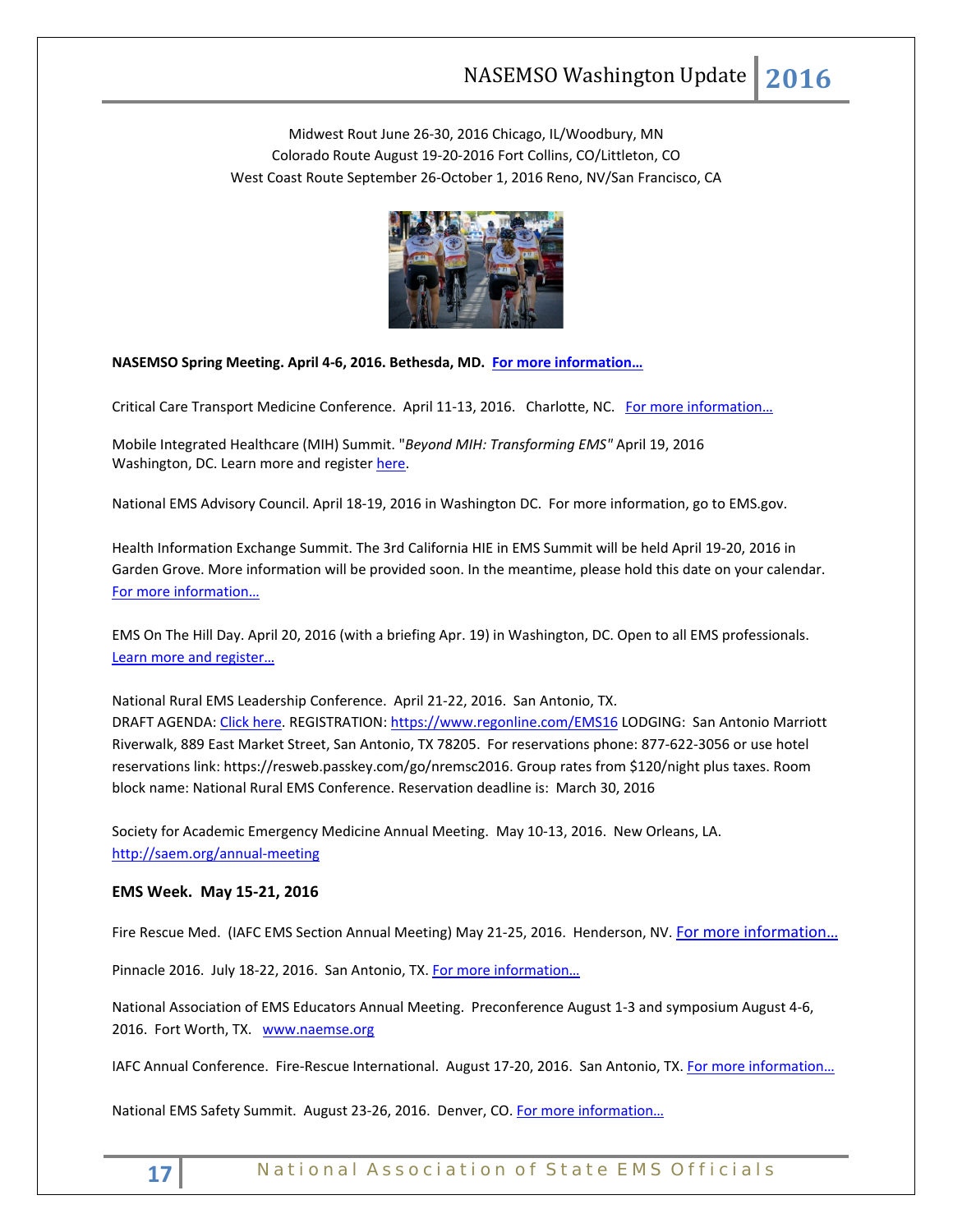National EMS Advisory Council. September 7-8, 2016 in Washington DC. For more information, go to EMS.gov.

Emergency Nurses Association Annual Meeting. September 14-17, 2016. Los Angeles, CA. [www.ena.org](http://www.ena.org/) 

## **National Association of State EMS Officials Fall Meeting. September 19-23, 2016. Albuquerque, NM. [www.nasemso.org](http://www.nasemso.org/)**

Air Medical Transport Conference. September 26-28, 2016. Charlotte. NC

American College of Emergency Physicians Annual Meeting. October 15-18, 2016. Las Vegas, NV. [www.acep.org](http://www.acep.org/)

EMS World Expo. October 3-7, 2016. New Orleans, LA. <http://www.emsworldexpo.com/>

International Association of Emergency Management Annual Meeting. October 14-20, 2016. Savannah, GA

See more EMS Events on NASEMSO's web site at<http://www.nasemso.org/Resources/Calendar/index.asp>

## **NASEMSO Staff Contacts**

Elizabeth Armstrong, CAE, MAM / Executive VP (703) 538-1799 ext. 8 - [armstrong@nasemso.org](mailto:armstrong@nasemso.org)

Dia Gainor/Executive Director (703) 538-1799 ext. 7 Email: [Dia@nasemso.org](mailto:Dia@nasemso.org)

Sharon Kelly / Executive Assistant (703) 538-1799 ext. 2 - [kelly@nasemso.org](mailto:kelly@nasemso.org)

Kathy Robinson / Program Manager (703) 538-1799 ext. 1894 – [robinson@nasemso.org](mailto:robinson@nasemso.org)

Kevin McGinnis/Program Manager (571) 749-7217 – Email: [mcginnis@nasemso.org](mailto:mcginnis@nasemso.org)

Leslee Stein-Spencer/Program Manager Email: [Stein-Spencer@nasemso.org](mailto:Stein-Spencer@nasemso.org)

Mary Hedges/Program Manager Email: [Hedges@nasemso.org](mailto:Hedges@nasemso.org)

Rachael Alter/Program Manager Email: [Alter@nasemso.org](mailto:Alter@nasemso.org) 

Peg Trimble/Program Manager Email: [trimble@nasemso.org](mailto:trimble@nasemso.org)

Nick Nudell/Program Manager Email: [nick@nasemso.org](mailto:nick@nasemso.org)

Karen Thompson / Web Site Content Manager (828) 693-5045 - Email: [thompson@nasemso.org](mailto:thompson@nasemso.org)

National Association of State EMS Officials 201 Park Washington Court Falls Church VA 22046